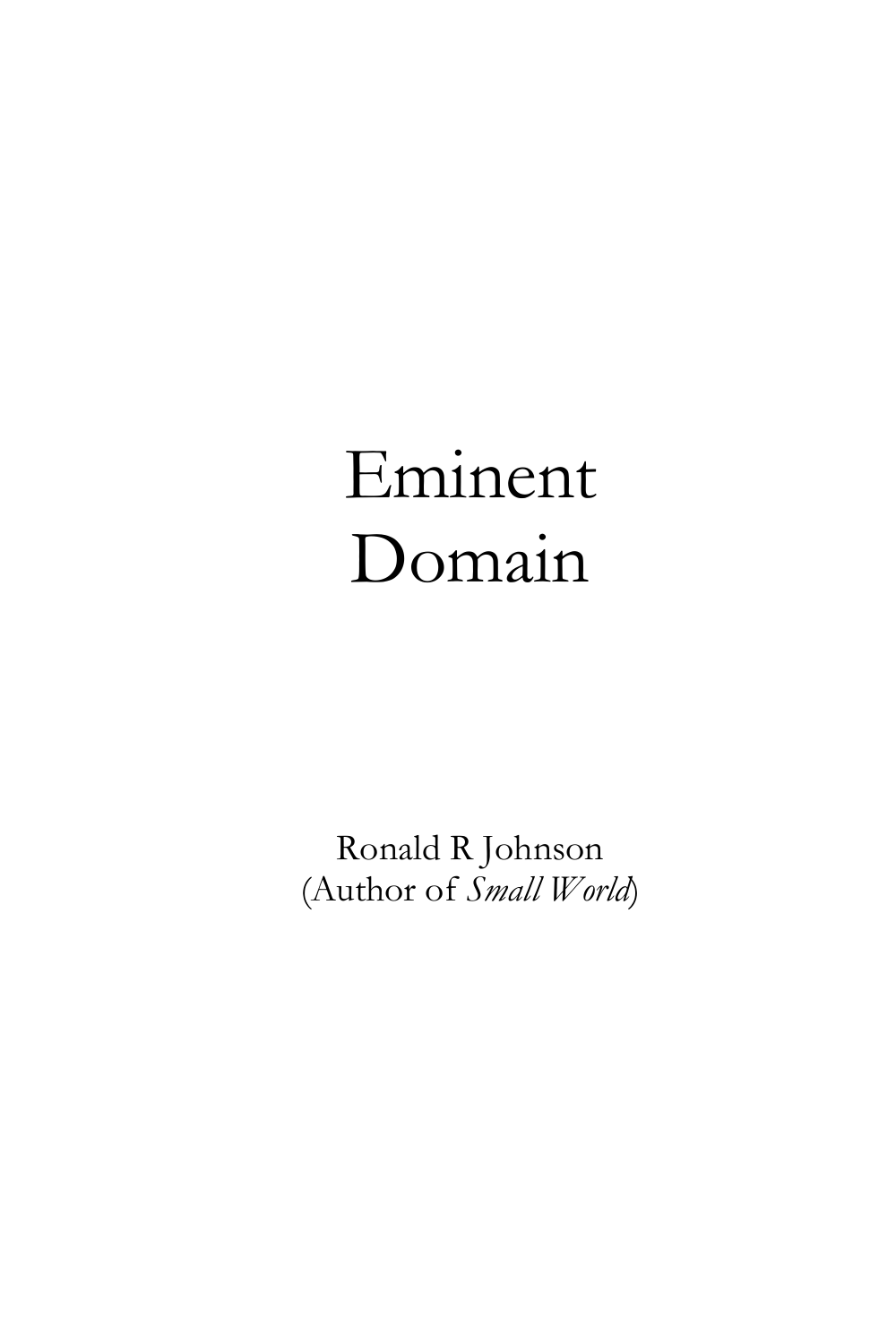The author wishes to thank Barry Petrucci for asking all the right questions over coffee one day while this story was still in germinal form. The author is also grateful to his daughter Emily and wife Nancy for embracing the book so enthusiastically in its early stages, to Sheila Bigelow for encouragement in the later stages, and to Gary Bigelow for going over the text with a microscopic eye and suggesting minor revisions. While none of them are responsible for the result, all of their contributions are deeply appreciated.

The Aubrey Family gratefully acknowledges their use of lyrics from the song "Let's Get Together," made famous in 1967 by the Youngbloods as "Get Together." The song was written by Chet Powers (Chester William Powers, Jr.) © Sony/ATV Music Publishing LLC, Universal Music Publishing Group.

Cover design by Melissa Houtz

Copyright © 2021 Ronald R Johnson

All rights reserved.

ISBN-13: 9798675859764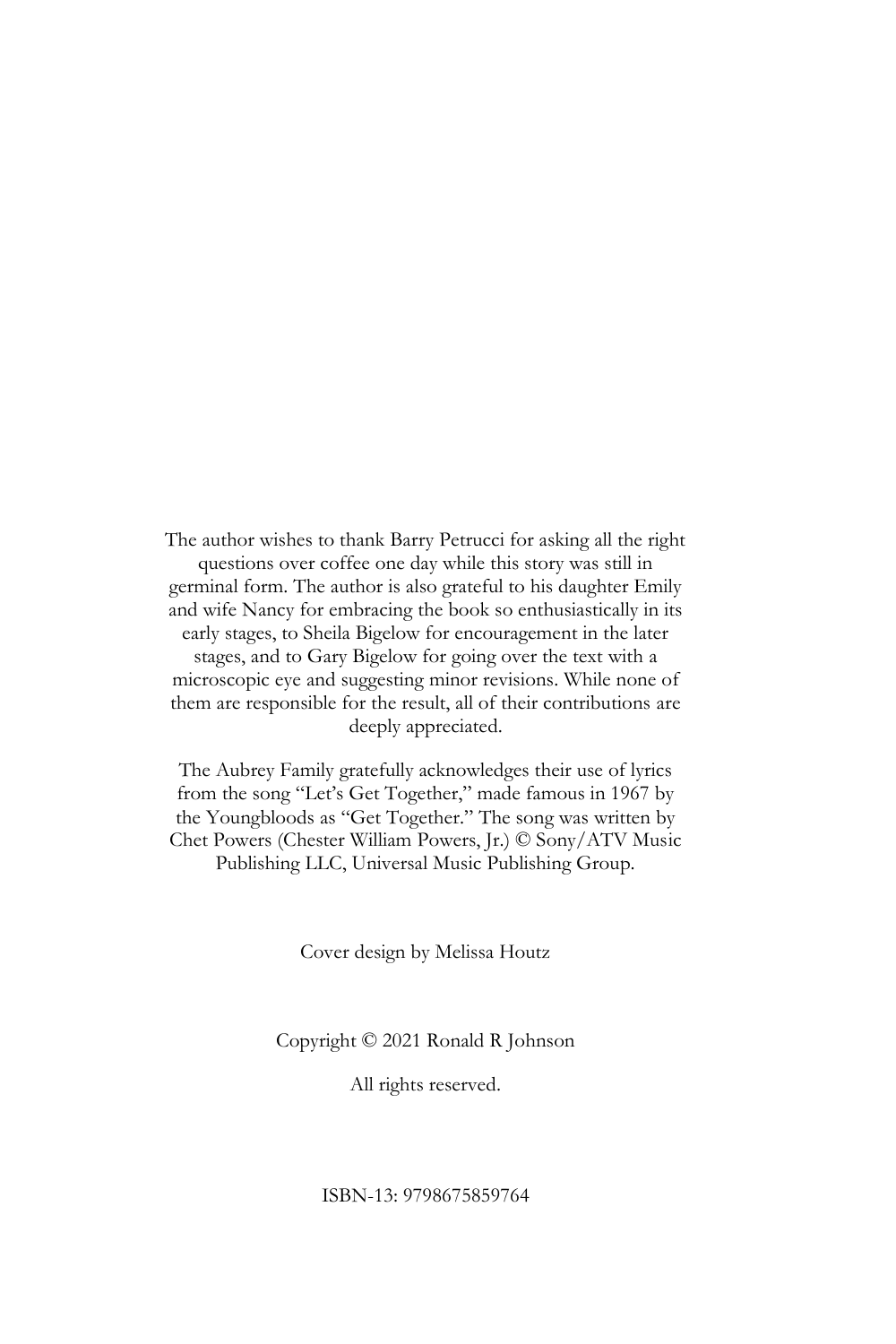# DEDICATION

# To Emily…

who kept begging me to write more chapters.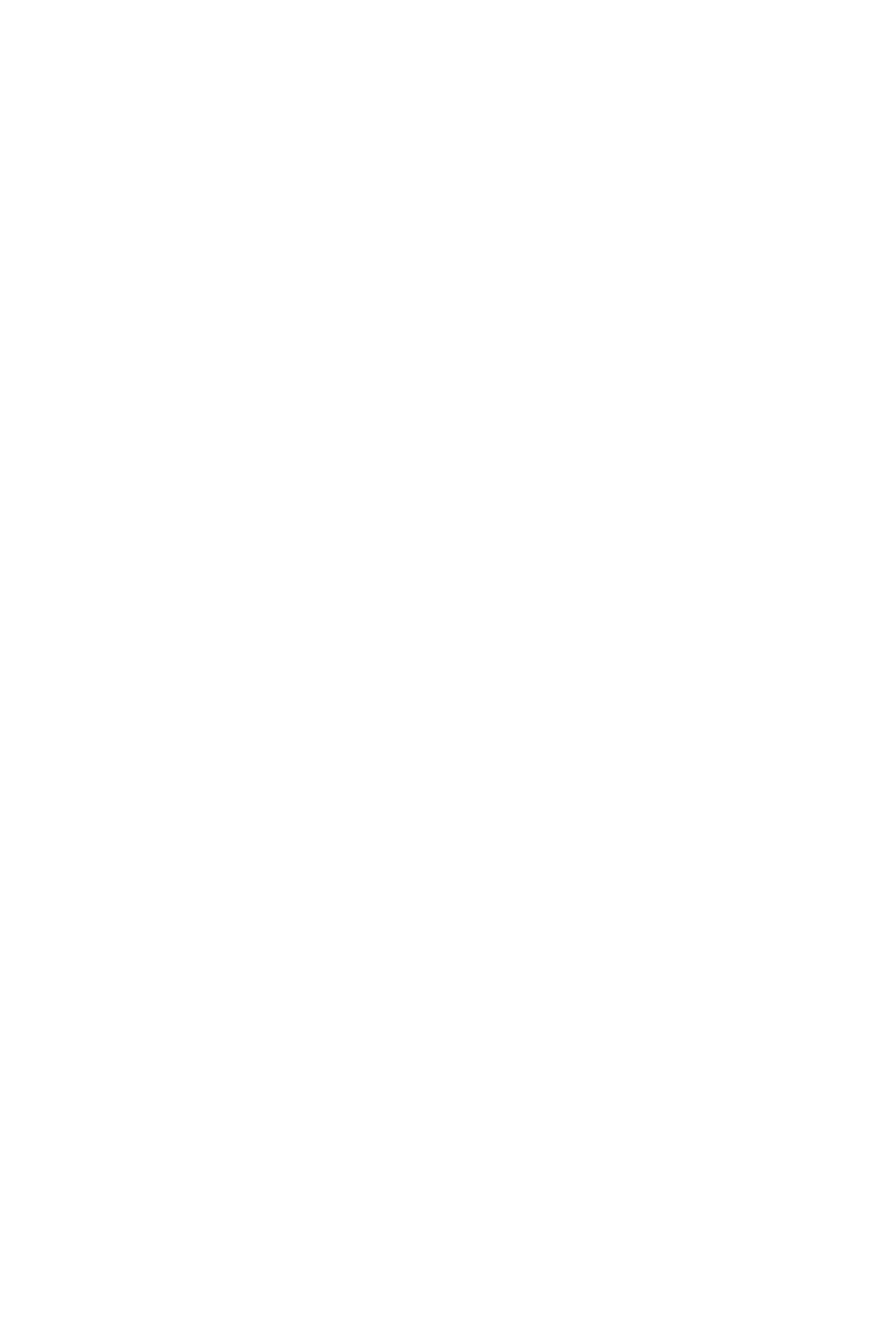# **CONTENTS**

| 1  | The Watcher                                | 1              |
|----|--------------------------------------------|----------------|
| 2  | <b>Broken Glass</b>                        | $\overline{4}$ |
| 3  | The Mysterious Mountain                    | 8              |
| 4  | Kendra                                     | 11             |
| 5  | An Accident Waiting to Happen              | 14             |
| 6  | Worrying about the Wrong Thing             | 17             |
| 7  | Wiggle Room                                | 22             |
| 8  | A Not-So-Beautiful Day in the Neighborhood | 25             |
| 9  | It Starts Now                              | 29             |
| 10 | To Strike or Not To Strike                 | 33             |
| 11 | The Queen of Reality TV                    | 36             |
| 12 | Choosing Sides                             | 41             |
| 13 | Night Sounds                               | 45             |
| 14 | Meet the Competition                       | 51             |
| 15 | The Balancing Act                          | 56             |
| 16 | Mr. Fox's Dilemma                          | 61             |
| 17 | The Vote                                   | 63             |
| 18 | It's Time for You to Leave                 | 67             |
| 19 | Through the Iron Gates                     | 70             |
| 20 | Welcome, Neighbors!                        | 75             |
| 21 | From the Macabre to the Ridiculous         | 78             |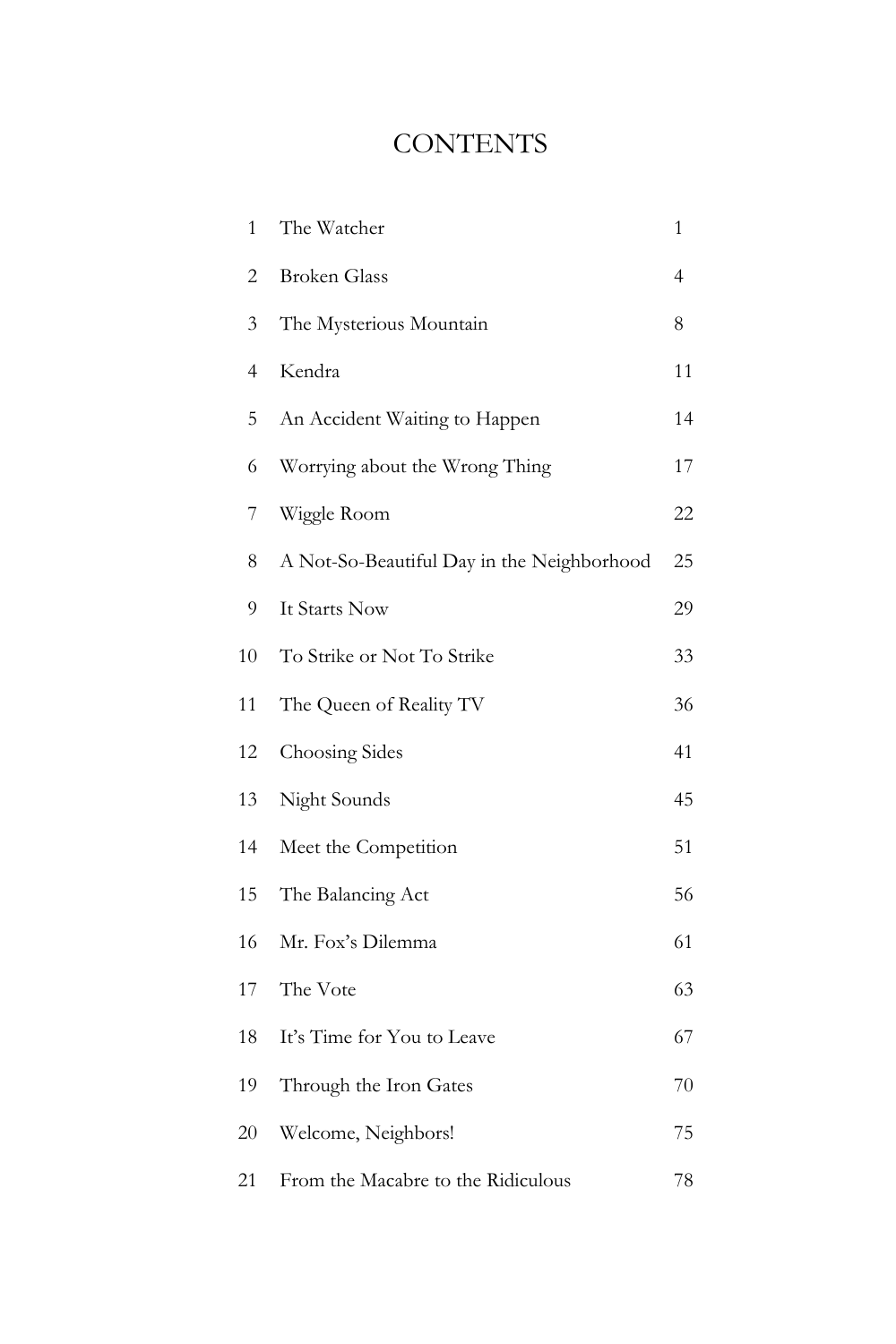| 22 | Mysteries Abound                           | 83  |
|----|--------------------------------------------|-----|
| 23 | Skin in the Game                           | 86  |
| 24 | The O'Rileys                               | 89  |
| 25 | The Contest                                | 94  |
| 26 | That Just Ain't Right                      | 100 |
| 27 | The Toughest Guy in the Room               | 103 |
| 28 | Warming Up                                 | 107 |
| 29 | Combat                                     | 110 |
| 30 | The Taunt Is Mightier Than the Pugil Stick | 115 |
| 31 | Vultures                                   | 120 |
| 32 | Holy Ground                                | 123 |
| 33 | On the Trail of the Mystery Man            | 126 |
| 34 | The Mirror                                 | 131 |
| 35 | Ramath Rapids                              | 135 |
| 36 | The Unexpected                             | 141 |
| 37 | Strangers in the Night                     | 145 |
| 38 | Showtime                                   | 150 |
| 39 | The Race                                   | 155 |
| 40 | The Unthinkable                            | 163 |
| 41 | Let's Ditch Her                            | 166 |
| 42 | A Slip of the Tongue                       | 169 |
| 43 | Old School                                 | 172 |
| 44 | Fight to the Finish                        | 176 |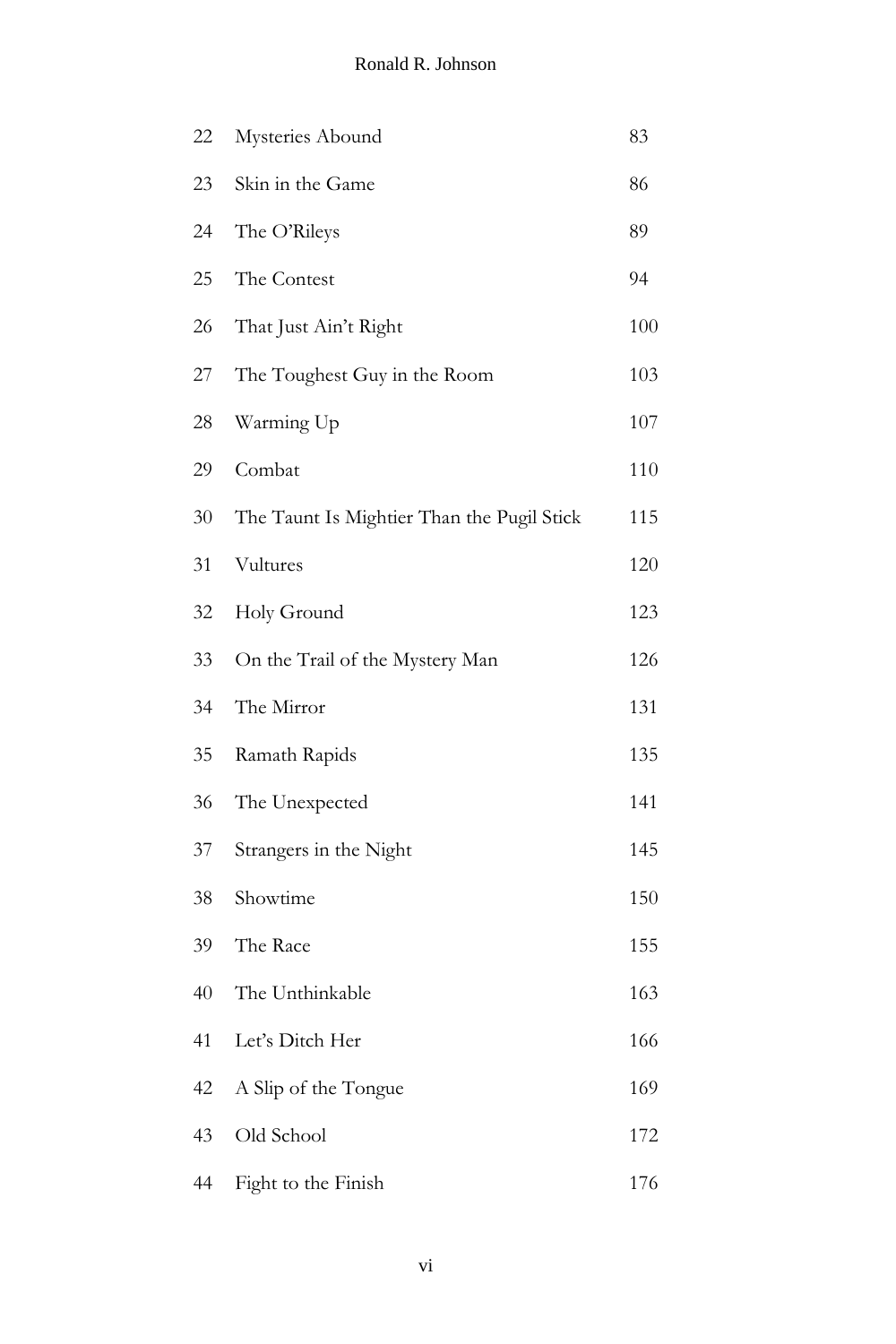| 45 | What Will Be Left of Us?    | 179 |
|----|-----------------------------|-----|
| 46 | Showdown at Twilight        | 182 |
| 47 | The Go-To Guy               | 185 |
| 48 | <b>Desperate Measures</b>   | 188 |
| 49 | Tel-Com                     | 192 |
| 50 | Surrounded by Heroes        | 196 |
| 51 | The Airdrop                 | 202 |
| 52 | A.M.D.G.                    | 206 |
| 53 | <b>Eight Hundred Meters</b> | 210 |
| 54 | Breakfast in Bed            | 214 |
| 55 | Five's a Crowd              | 219 |
| 56 | They're Coming Up!          | 224 |
| 57 | This Can't Be Good          | 230 |
| 58 | Terrors of the Night        | 235 |
| 59 | Lessons Learned Too Late    | 241 |
| 60 | Premonition                 | 245 |
| 61 | Unlikely Heroes             | 249 |
| 62 | Reunion                     | 254 |
| 63 | Clash of the Titans         | 257 |
| 64 | The Blueprints              | 264 |
| 65 | P.S.                        | 270 |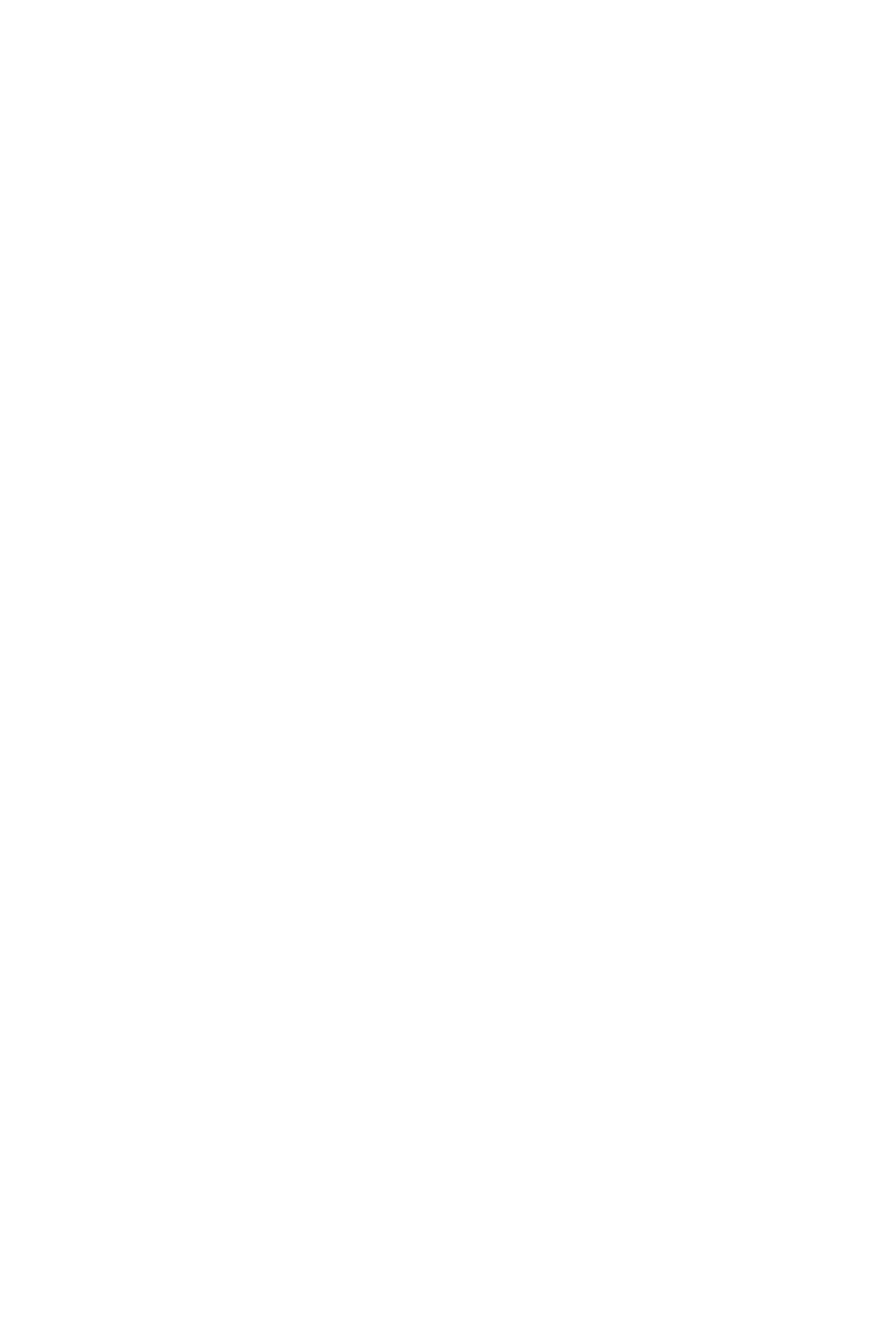#### 1 THE WATCHER

*"You don't know meeeeeeee..."*

His voice is just a whisper. Very creepy.

*"...but I know youuuuuuuuuu..."*

We see a variety of men and women on the screen, one after another. Not actors. Real people.

*"I've been watching you..."*

They're totally unaware of what's happening…

*"...and you didn't even know it..."*

…minding their own business, doing things they don't intend to make public…

*"...until it was too late..."*

I couldn't stop thinking about it.

The next day at breakfast, I mentioned it to Jake. Every morning, Moth cooks for Jake and me. Jake's the guy who rents a room in our attic, and Moth is my mom. Her real name's Molly, but she won't let me call her that. I've never been willing to believe that I'm her biological child, so I call her Moth as a compromise. It's short for "Mother" but doesn't sound like it. I've called her Moth for most of my sixteen years, and I've gotten away with it so far.

I've always preferred to think that I'm adopted. For one thing, we don't look alike. Or I hope not. She's pudgy, with hands shaped like mittens. Her eyes are always bulging, and her hair stands straight up on her head as if a bomb just blew up in her face. And that's when she's relaxed. You don't want to see her get upset.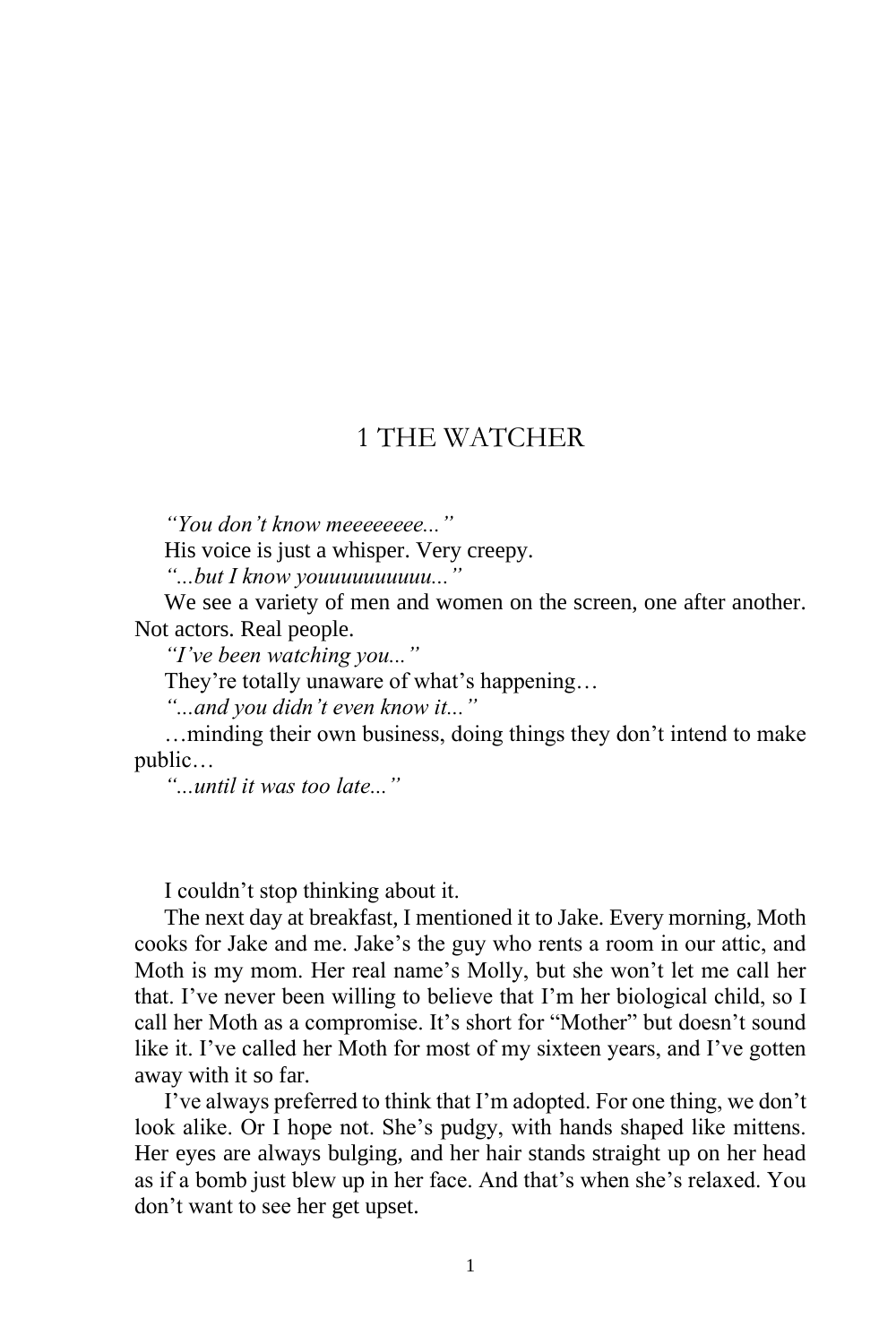Jake is six feet tall, muscular, and in his mid-thirties. His hair looks white, although I guess it's actually a very light shade of blonde, and he keeps it cut short. It accentuates his bright blue eyes.

He regarded me with interest when I arrived for breakfast that spring morning. "What's wrong, Dawson?"

"You know how I hate TV, right?"

Moth sighed. "Not this again."

Everybody's got their thing. Some are vegans, others are against fur coats. Mine's TV. I refuse to go near it, and I think everybody else should, too. But Moth always has it on, even when she's too busy to watch it. That's why I don't like to hang out at home. One reason, anyway.

"I passed through the family room yesterday," I told Jake, "and I saw the opening credits of this show. It was the most disturbing thing I've ever seen on television, and that's saying a lot."

"What was it?" he asked.

I told him and he grinned.

"*The Watcher!*" Moth said, her eyes bulging bigger than normal. "That's one of my favorite shows!" She imitated the guy: *"I've been watching you...and you didn't even know it..."*

Jake smirked and turned back to me. "Not your kind of program."

"*No* TV show is. But that one… I just don't get it, Jake! Why would they even make a show like that? And why would people watch it? What's this society all about?"

Jake's cool. He understands me. He knows when I want an answer and when I just want to rant. Today I was ranting.

"Besides," I continued, "isn't that against the law? Putting people's faces on TV without their consent?"

"The world's changing," Jake told me. "Faster than you realize."

"Well, I love that show," Moth said. She stared out the kitchen window and added, "Just think! He could be anywhere…"

"That's what bothers me," I told her.

"I get goosebumps," she said. "Maybe someday…"

I stared at her. "What are you saying?"

She looked self-conscious and waved the thought away. "I'm just being silly."

"Moth! You actually want to meet that guy?"

She sipped her coffee, thought a moment, then answered me. "I just think… here we are, living our humdrum lives… and someday, without warning… it could all change."

"For the worse, you mean!"

She sighed. "I suppose."

I resumed my rant. I hate TV, especially Reality TV, but that *Watcher*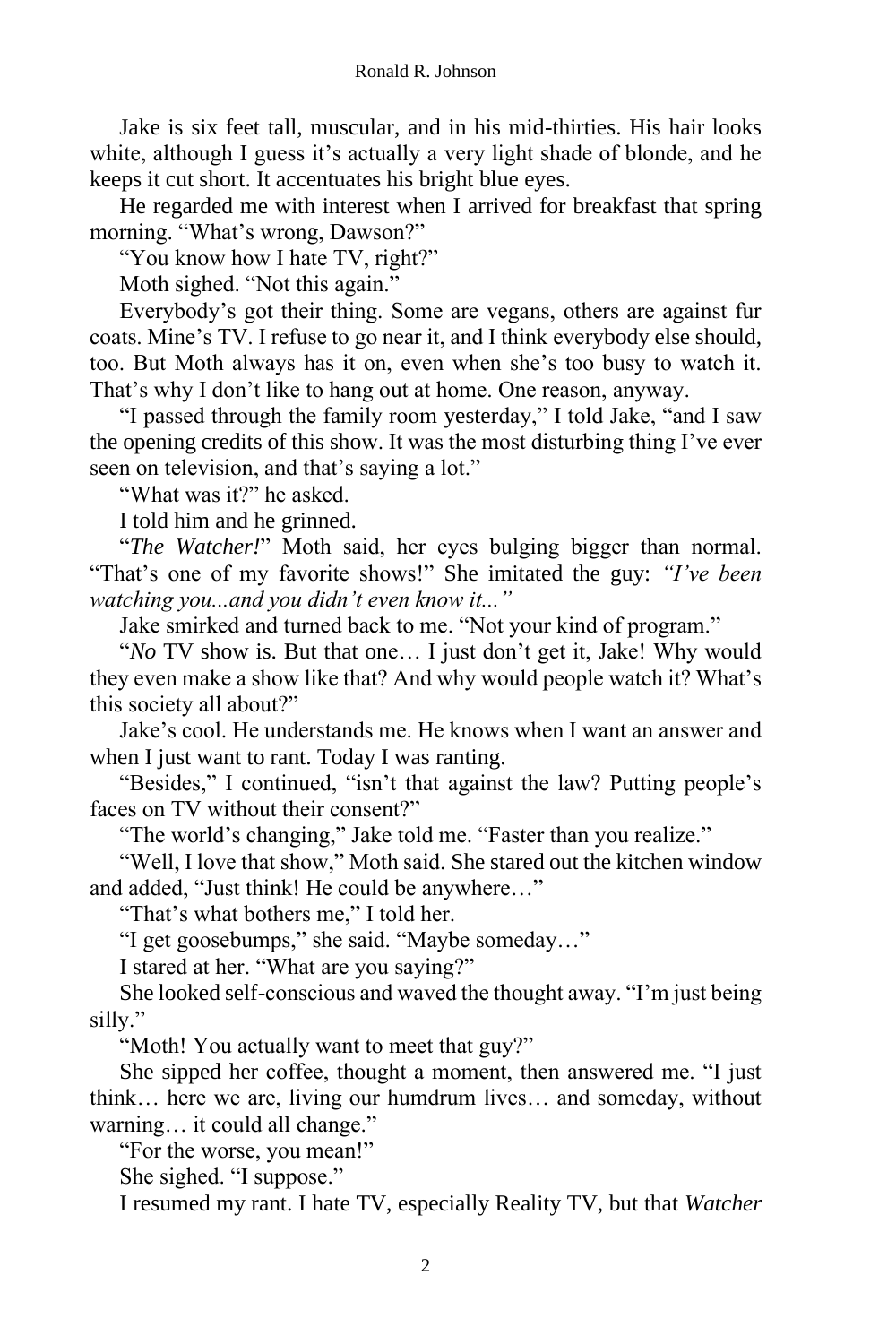is a prime example of what's wrong with the world. You never see the guy himself. You just see everything *he* sees. And he sees it all.

"It isn't that I'm guilty of anything," I explained. "I just value my privacy. And I resent the fact that someone could come walking into my life and take it away."

Jake glanced at Moth. "Apparently, you and your mom are diametrically opposed on that subject."

"As we are on most subjects," I replied.

Moth scowled at me. "Dawson, don't exaggerate."

Jake studied her a moment. "I have to admit, though, that I've never heard anybody say they want to meet the guy from *The Watcher.* Most people are quite upset when they do."

"I know," she said. "I wouldn't mind being on a reality show of some kind, though. I think it would be fun."

Hardly a word was spoken for the rest of the meal, but occasionally Moth would turn and look out the window, then shake her head and sigh.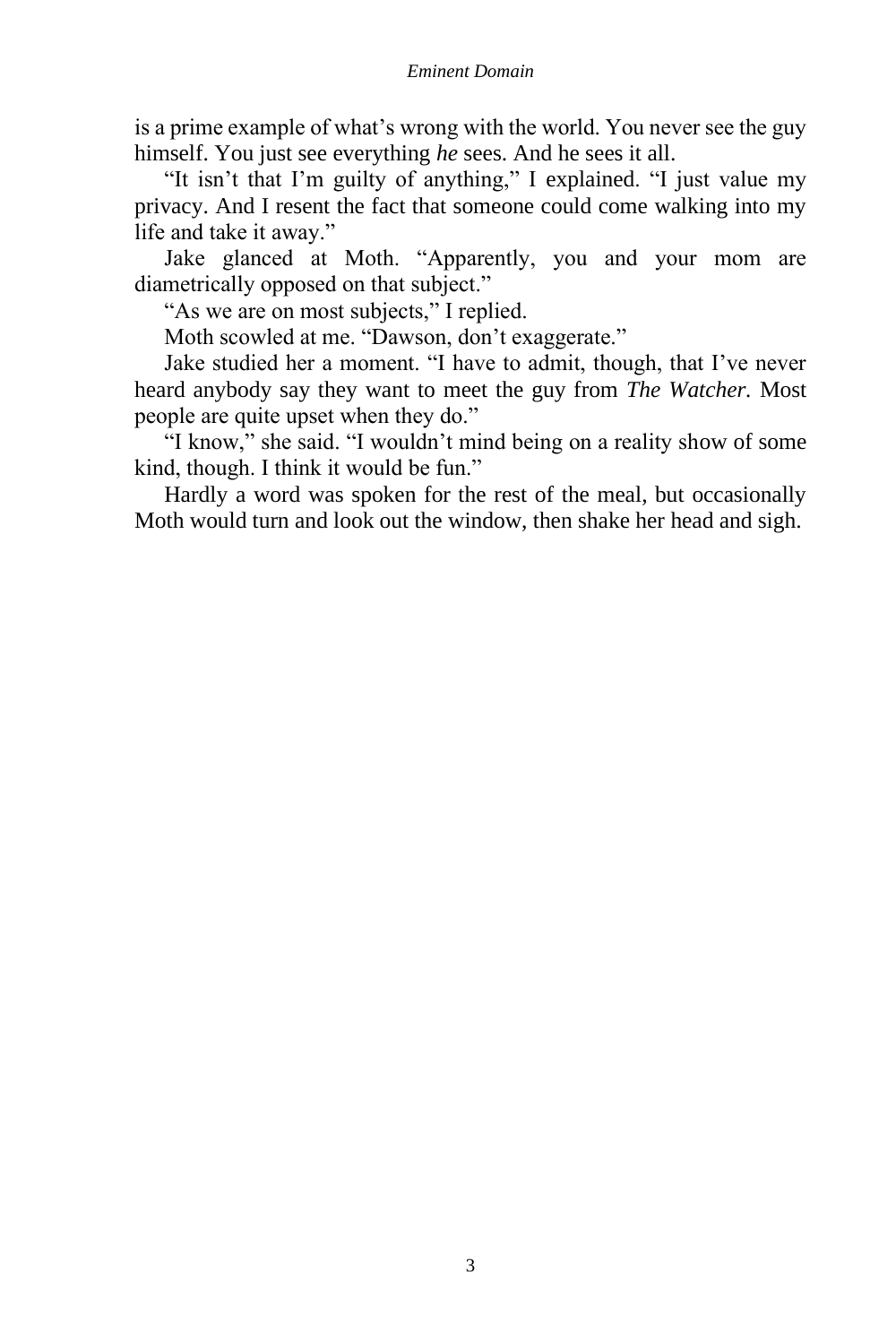#### 2 BROKEN GLASS

"I wouldn't be able to do it," Kendra was saying.

"Are you kidding me?" I replied. "The school's burning down, and you're the only one who can get to the fire extinguisher… and you *wouldn't be able to do it?*"

"I couldn't break the glass," she said.

Her mom chuckled. "Kendra's been afraid of broken glass for most of her life."

"Is that a thing?" I asked. "Is there a broken-glass phobia?"

"There is for Kendra."

I looked at Walter, then back at his sister. "Why didn't I know this about you?"

For as long as I can remember, Kendra and I have pretended we're married. She's a few months younger than I am, and we've played together since we were little. We've just assumed we'll always be together. Her parents have never teased us about it, never told us we're cute together, and never said or done anything to embarrass us. That's one of the things I love about them.

Kendra's got long blonde hair. She's always been pretty, but in the past year she's become beautiful, just like her mom. They're almost like twins, except that Mrs. Fox has shoulder-length hair and is twenty years older, of course.

We were in the Foxes' backyard on this summer's morning. Kendra was pushing Benny Venema on the swing set, and her mom was sitting in a lawn chair on their cement-slab patio, reading the news on her cell phone. Walter and I were doing our stretches on the grass, getting ready for our morning run. Benny's older brother Landon was in the family room on the Foxes' computer. There was a screen in the sliding glass door, so he could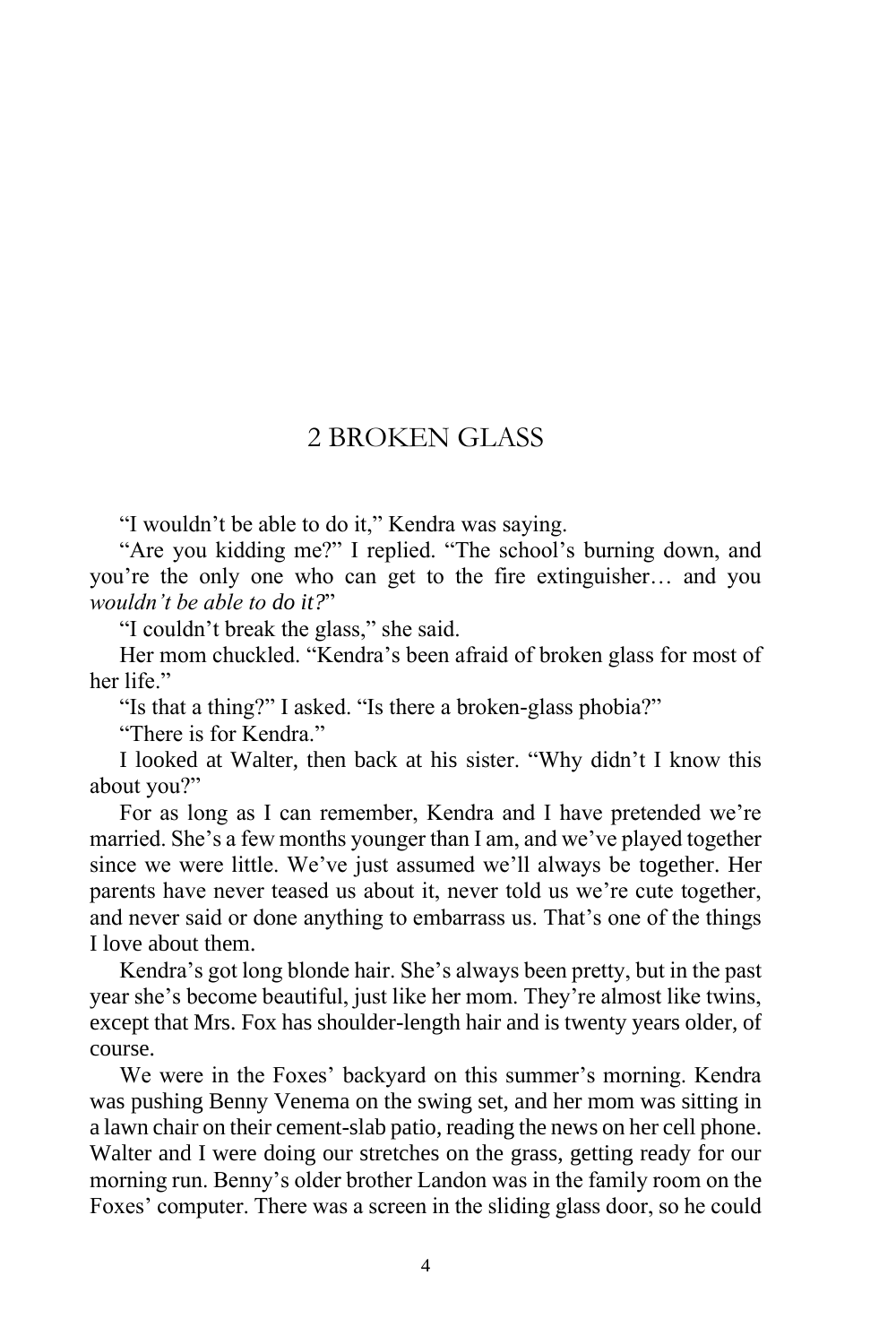#### *Eminent Domain*

be part of our conversation.

I couldn't let it go. "Do you have nightmares about this, Kendra?"

She nodded. "Sometimes." After a moment's thought, she added, "I probably will tonight."

Walter grimaced. "See what you've started, Dawson?"

"So if you're on the sidewalk and there's a broken bottle ahead of you…"

"I walk around it," she said. "And I try not to think about it."

"Wow. I can't believe this never happened while we were walking together."

"It probably has," said Mrs. Fox. "You just didn't realize it."

Landon called from inside the house, "Careful, Kendra. He'll probably dump you, now that he knows."

I laughed, but nobody else did. In fact, the Foxes all got quiet and raised their eyebrows at each other.

I broke the silence. "So when did you start feeling this way?"

Kendra looked guilty. "Feeling what way, Dawson?"

"Afraid of glass."

"Ohhhh!"

Walter rolled his eyes and Mrs. Fox shot him a warning glance.

"Since my cousin Alex was injured. We're the same age. How old was she, Mom?"

"Five, I think."

"She was running inside our grandma's house and didn't know about the glass front door. She ran right through it. They had to take her to the hospital. There were surgeries…"

"And you know what an empath Kendra is," said Mrs. Fox. "The next time she saw Alex—the bandages were off by then, but she had scars all over her body—"

"She freaked, of course," said Walter. "And she kept talking as if it had happened to *her*. And she's been that way ever since."

We all sat there a moment. Kendra stopped pushing Benny and looked off into space as though she were reliving the horror of it.

"Wow," I said.

Landon slid open the screen door and joined us. "The thing about Dawson is, now he's not going to let this go until he understands it."

"So what?" I said.

"So sometimes I wish you'd just take things at face value."

He turned to Mrs. Fox. "A couple of weeks before school let out, the sophomore class took a field trip to the Science and Industry Museum."

"I know," she said. "I was there as a chaperone."

"Oh… right… I forgot. It was a humiliating experience. That's all I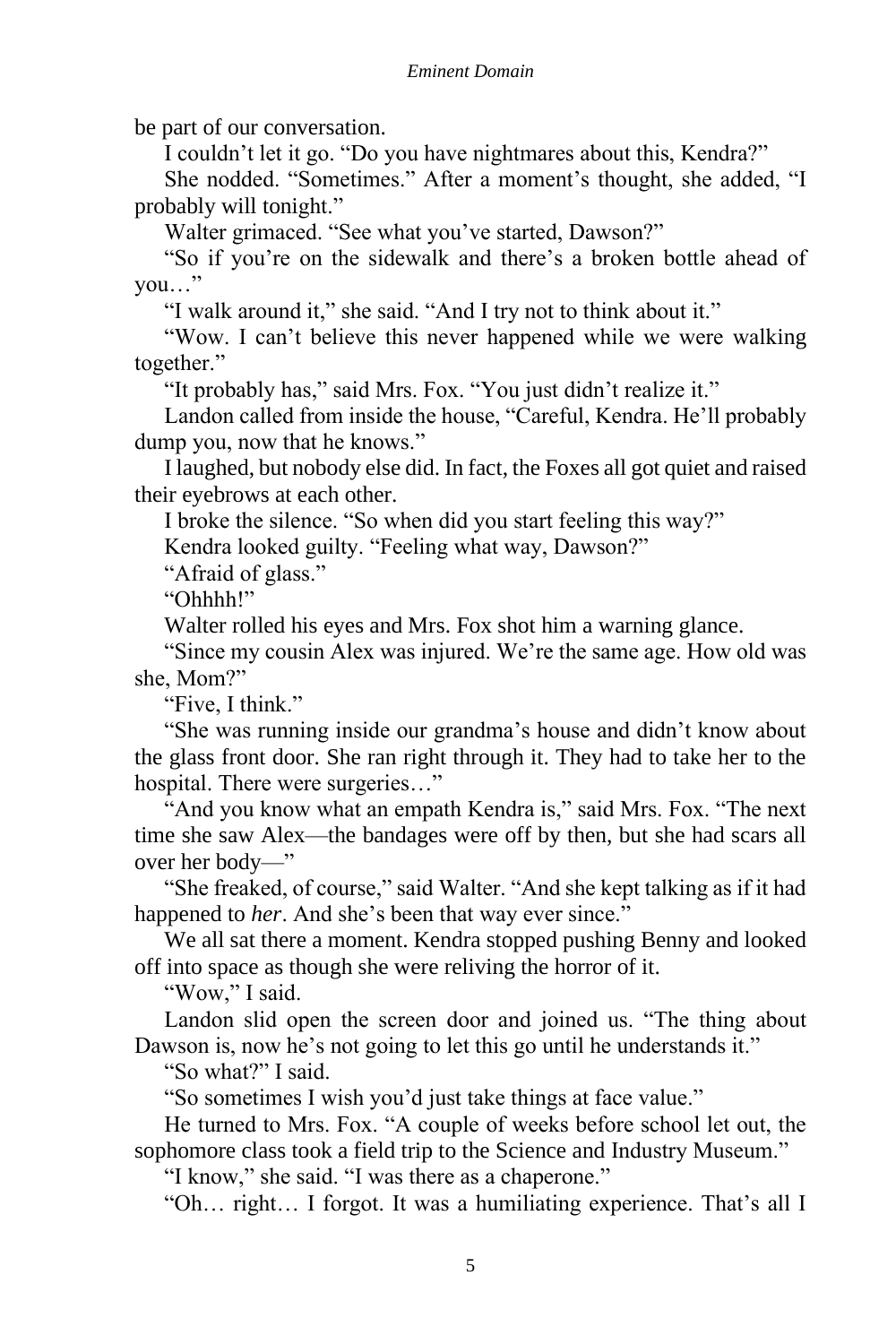remember."

"Because *I* got chewed out?" I said. "That was humiliating for *you*?"

"Well, yeah. I'm your best friend. If you get into trouble, it reflects badly on me."

Walter interrupted. "What about all the times you've made snarky comments and Dawson was punished for laughing?"

"That's not the same thing! That day at the museum… it was so embarrassing, Mrs. Fox."

"I was there, Landon!"

"Yes, but you weren't standing right next to him. He started interrogating that guy… what do you call him?"

"The docent," she said.

"Yeah, *that* guy. He's the expert. We're not supposed to question his expertise!"

"Why not?" I asked. "If he's the expert, shouldn't he be able to answer my objections?"

"But he didn't like it. Couldn't you tell? He kept saying, 'Keep your questions until the end.'"

"But he was contradicting himself," I said. "I had to point that out before the moment passed."

"Actually, you didn't have to point it out *at all!* Didn't you notice how uncomfortable you made the rest of us?"

Mrs. Fox interrupted. "Landon, you know how Dawson is. If he hears something that doesn't make sense, he's all over it. He *can't* just let it go."

"But that's my point, Mrs. Fox. Why not? Why can't he just tune out like the rest of us? He acts like he has a moral obligation to speak up right then!"

"Maybe he does."

Landon stopped. "Are you serious?"

"Very."

"Why would *anyone* have a moral obligation to tell a docent that he's talking bullsh—"

"Watch your language, Landon. And let me tell you something. Dawson's got a rare gift. All the education in the world can't give it to you. You've either got it or you don't. And most people don't. But he does."

"Okay, I'll bite. What's he got?"

"A BS detector. And if somebody's been born with that, then maybe he *does* have a moral obligation to speak up—for everybody's sake."

I love Mrs. Fox, by the way.

Walter joined in. "Besides, Landon, *you* ask questions. All the time. And some of them are pretty annoying."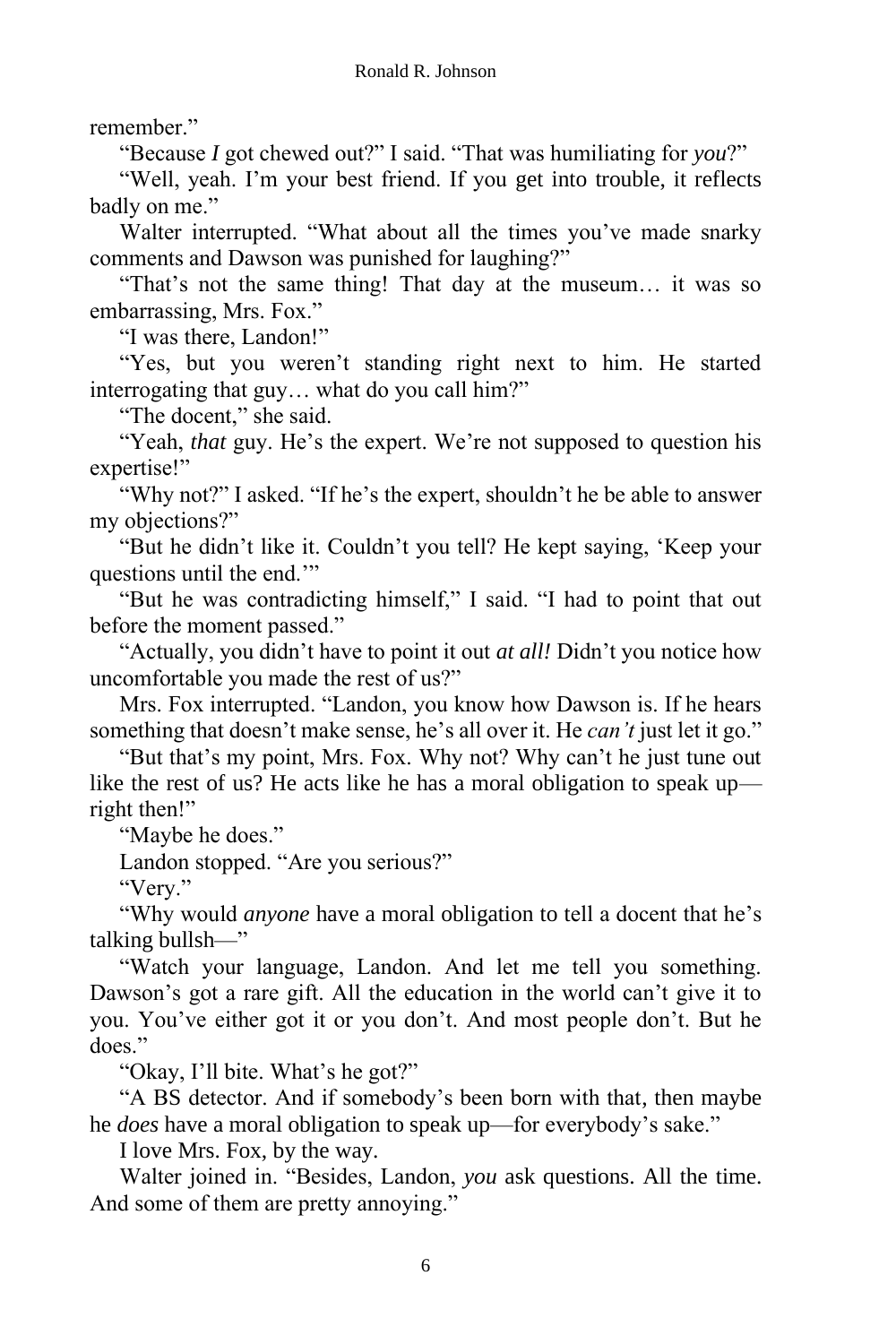#### *Eminent Domain*

"Yes, but I'm just talking. I'm not probing. I'm not trying to pin people to the wall. You should've seen that docent when Dawson was done with him."

Mrs. Fox laughed. "He looked like he wanted to cry."

"Why are you still upset about this?" I asked. "Ms. Ramelle took me off in a corner and lit into me. What more do you want?"

"I just wish you'd consider *my* feelings sometimes."

"*Your* feelings!"

"Yes."

I looked at Walter and laughed. "Poor Landon."

"It's always about him," said Walter.

But Mrs. Fox's mind had drifted to something else. Kendra and Benny were following a tadpole to the far side of the yard, and she was watching them. She spoke very softly, and I couldn't tell if her words were meant for Landon or not.

"Dawson needs to be told the truth," she whispered. "Even if it hurts."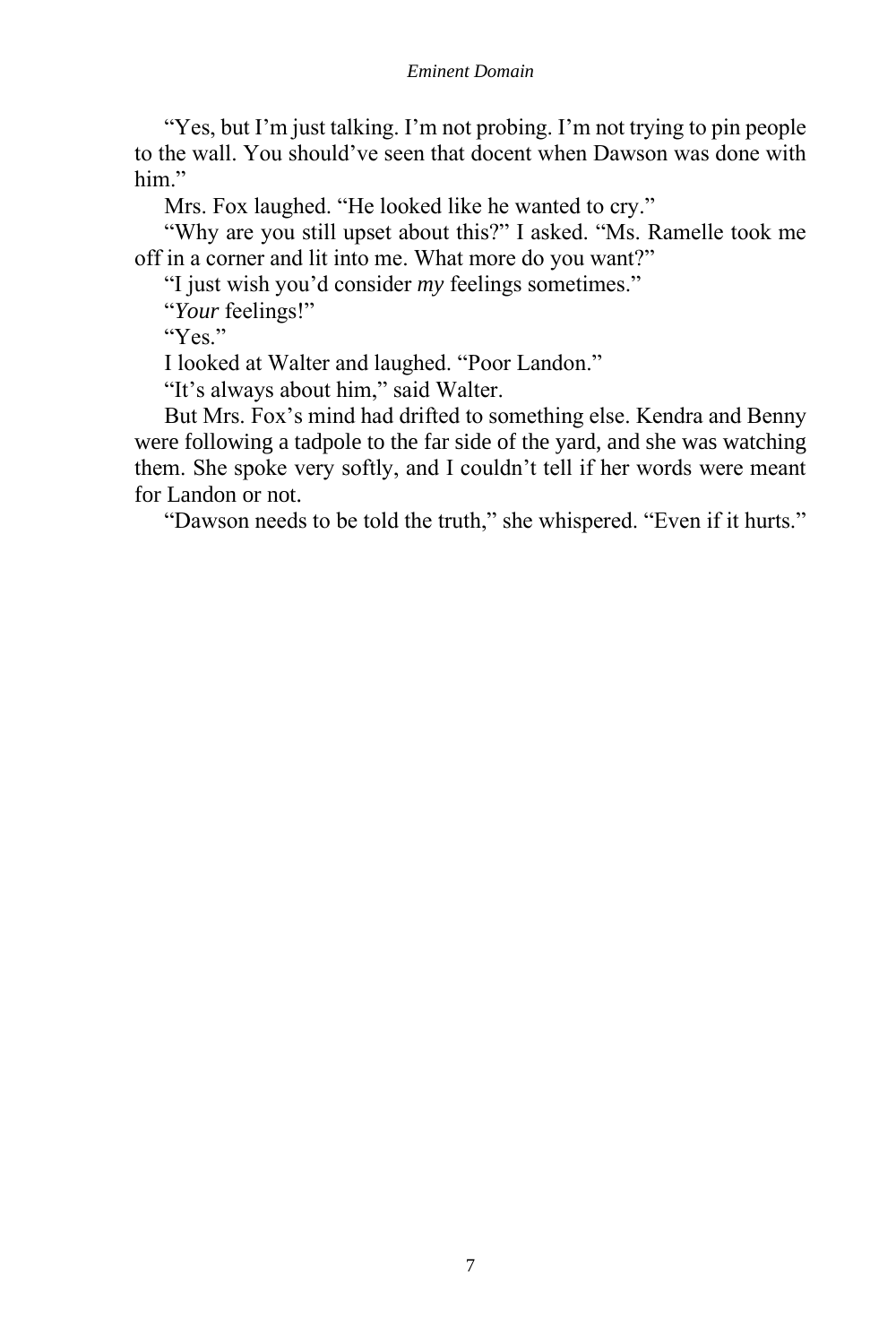#### 3 THE MYSTERIOUS MOUNTAIN

Walter and I walked around to the front yard and did one last set of stretches.

We live on Carson Street, a cul-de-sac that most people in our town have never heard of. Taking State Route 10 east out of town (that's Morrow Road to us locals), it's the last street on the right before you cross the Interstate. Since there are no other residential streets nearby, it seems like an afterthought, a last little settlement before you leave the town behind.

The Foxes' house is on the west side of the street and the Venemas live across from them on the east, the side that runs parallel to the highway. Miss Emma is next door to the Foxes, and Mr. Nemsmith is across the street from her, next to the Venemas. My house is at the end of the cul-desac, facing all the others.

It's a small street, and we're very close, both literally and figuratively. We're always there for each other. If somebody has a leaky roof, we all climb up and repair it. If somebody's dog escapes, we all go out looking for it. When there's a death or illness, everybody prepares dinners and brings them over to the family that needs it. If somebody can't mow their lawn, we make sure it gets done.

"Ready?" Walter asked.

I nodded.

Turning right on Morrow Road, we crossed the highway. The overpass was on an incline. On the other side of the bridge and off to the right was Victor's Summit, which was like a small mountain.

"So tempting!" Walter said, looking at the winding drive leading to the top.

"Yes."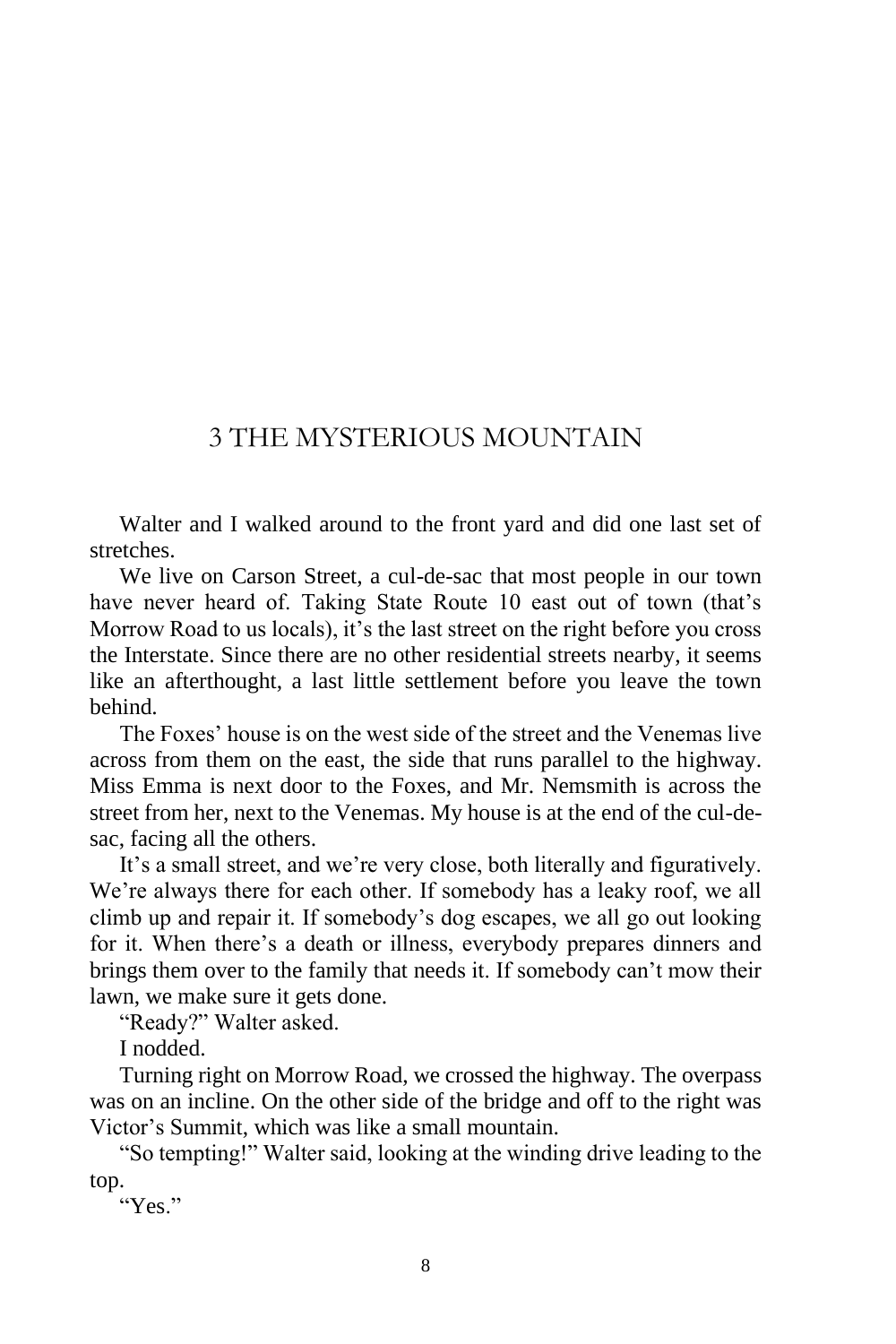But we stayed on the main road.

Walter and I train on inclines whenever we can, although he's much better at uphill running than I am. He holds the state record for the Mile and the Two Mile, and it's due in part to the fact that he seeks out paths that go uphill. I know it's hard to believe, but he actually runs faster when he's on an incline. And the road to Victor's Summit is the steepest path around.

For as far back as the establishment of our town in the early 1800s, the land on top of that hill has belonged to rich people. They never did anything with it, even though it passed hands for nearly two centuries. Recently, though, it was sold to some out-of-town developers, and they immediately got down to work on it. They had cranes and bulldozers up there; they even used dynamite. It was the biggest construction project I had ever witnessed, and it went on for years. We could hear it, but because the hill towered so high above Carson Street, we couldn't see anything.

"What could they be doing that would take so long?" Mrs. Fox asked one day.

Mr. Fox shook his head. "Nobody seems to know, and I get the impression we're not supposed to."

When the wall went up, our curiosity skyrocketed. It was made of black iron, two stories high, and it spanned the entire perimeter of the hilltop. As soon as it was finished, Walter and I decided to check it out. We were running one day, and as we approached the road leading up the hill, he asked, "Want to?"

"Of course!" I said.

We weren't supposed to be up there and we knew it. That's why we went.

The road was freshly paved. It started at the base of the hill then zigzagged all the way up. It was a good workout, but the mystery of it was the real draw. When we got to the top, we were amazed at what we saw. Like the wall itself, the gate was a couple stories high, solid, and made of iron.

"Who's going to live here?" I asked. "King Kong?"

"An army wouldn't be able to get through that!" said Walter.

"Is that what they're expecting?" I asked. "To be attacked?"

"Look at this!" he said.

There was a tiny slot in the gate, at eye level. He started to slide it open and a man's voice yelled at us. "Step away from there!"

We whirled around and saw an officer getting out of his police car. We had been so intent on what we were doing, we hadn't even heard him approach. He made us show him our IDs and asked us a bunch of questions.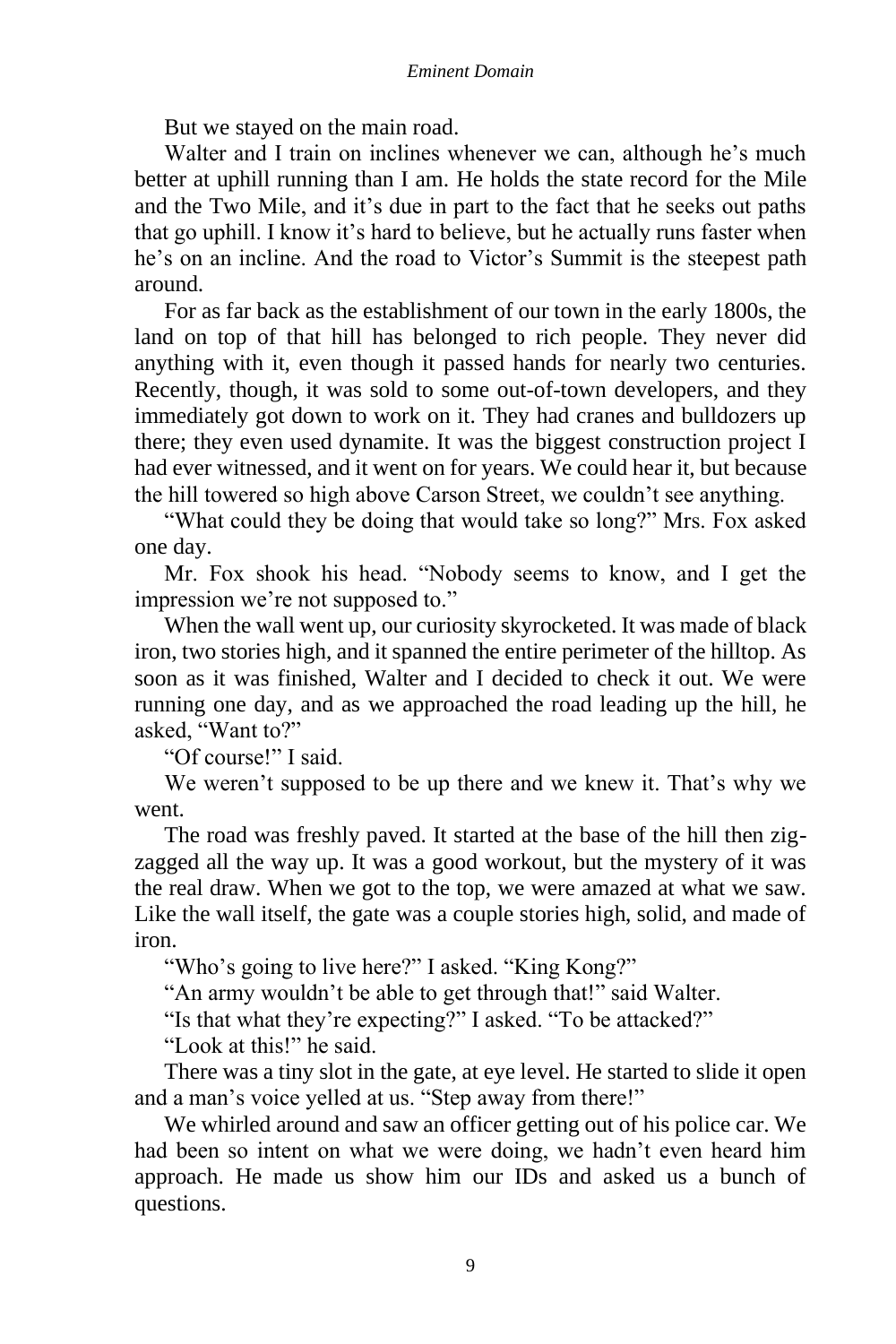"This is private property," he said. "Didn't you see the sign at the entrance?"

We shook our heads.

He made us get into the back of his squad car and sit quietly while he scribbled on a clipboard and typed onto a computer terminal. After a while he spoke gibberish into the hand-held device on his dashboard, and the dispatcher said something incoherent in reply.

Then he drove us back down to the road and across the overpass to Carson Street. He made me stay in the car while he escorted Walter up to the Foxes' porch, rang the doorbell, and explained to Mrs. Fox what had happened. Returning to the car, he drove me two doors down to my house and we went through the same thing.

Moth answered the door. The way she acted, you'd think I had robbed a bank. "I'm so sorry, officer… I've tried to raise him to obey the law… Yes, that's terrible… Oh, that's so generous of you for not prosecuting! We'll make sure he never does it again, officer… Thank you, officer! Thank you! Thank you!"

When we were in the house, she stood at the window until he drove away. Then she stomped over to me. "You came *that close* to being arrested," she said.

"For what! We were just looking around!"

She pointed her finger in my face. "Don't you *ever* go up there again!" When our gang was all together the next day, Landon and Kendra couldn't believe that we were treated like criminals. Walter's mom and

dad weren't upset with him, but they did speak sternly to him.

"Stay away from that place!" they told him. "It's nothing but trouble."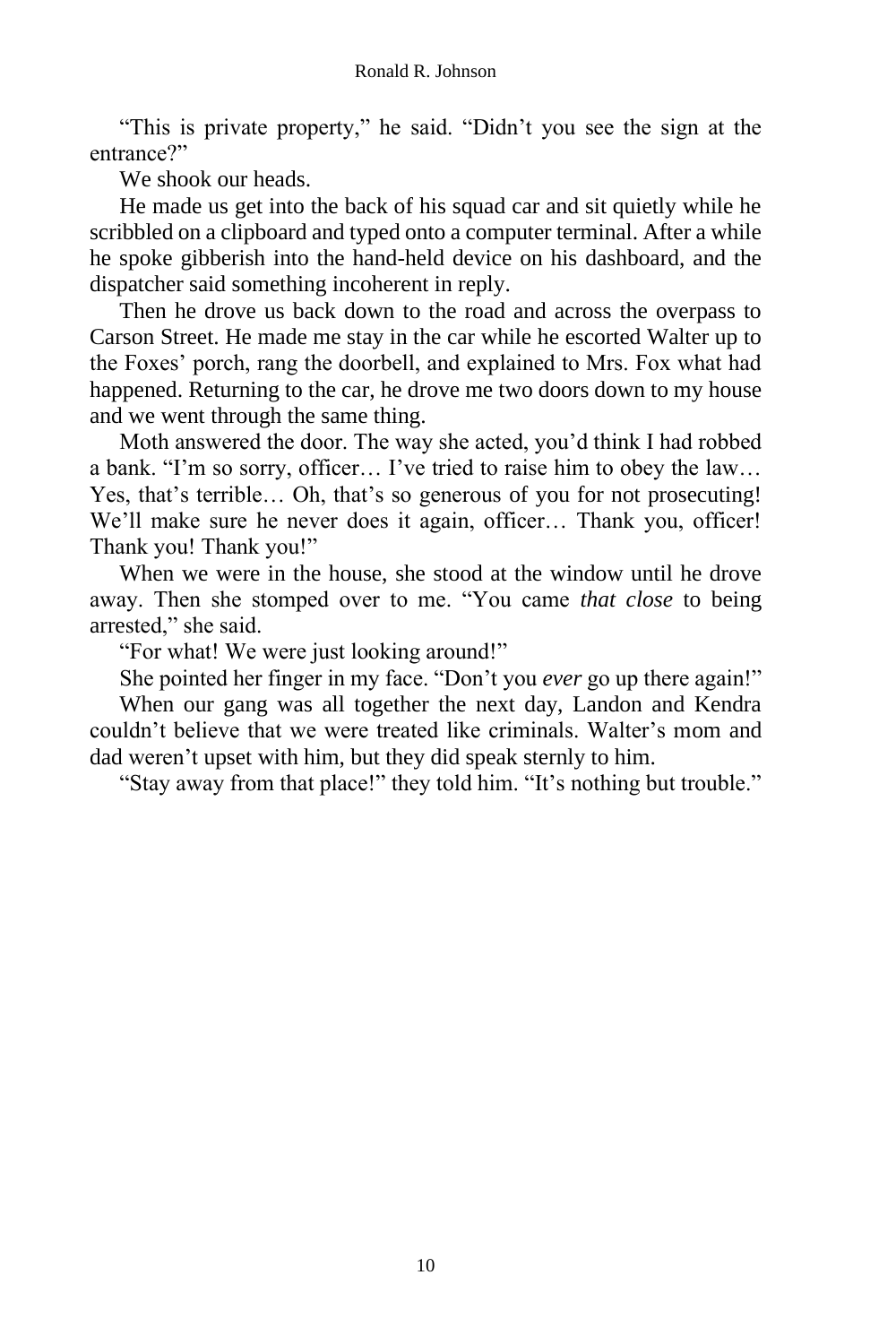#### 4 KENDRA

Today, like every day since then, Walter and I resisted the temptation to go up the winding drive to Victor's Summit. Instead, we kept running east on Morrow Road. As it rounded to the left, Ramath Rapids came into view.

The guys and Kendra and I had spent many summers on that river. It's great for inner-tubing but also dangerous because it's so fast. The river descends sharply at that point, and it continues downhill for the next few miles. A kid from school drowned in it a couple of years earlier; they found his bloated body far downstream. You've got to be a good swimmer if you tip over your canoe anywhere along that route. Fortunately, all of us in our gang swim well. But we're also good at canoeing and inner-tubing, so we usually don't fall out, even though we can get rowdy at times.

Walter and I ran alongside the river for a few miles. It gave me a chance to think, and I had a lot to think about.

It was a beautiful June morning, the second week of summer break. We all spend a lot of time together in the summer, since Mrs. Fox watches Benny—and, technically, Landon—while Mrs. V is at work, and I hang out at the Foxes whenever I can. The guys and Kendra and I are together year-round, but summers are the best. The Foxes and Venemas vacation together each year, and they always invite me. We're like one big family.

My relationship with Kendra is unique. When we were little, we talked openly about being married someday, but we became especially close when Mr. Venema died of cancer. We were both thirteen. It was devastating for everyone on Carson Street but especially for Kendra, because she's so tender-hearted. It was doubly painful for me to watch her work through her grief—a grief that I, too, was feeling, but not so intensely. For a while it seemed like she would never come out from the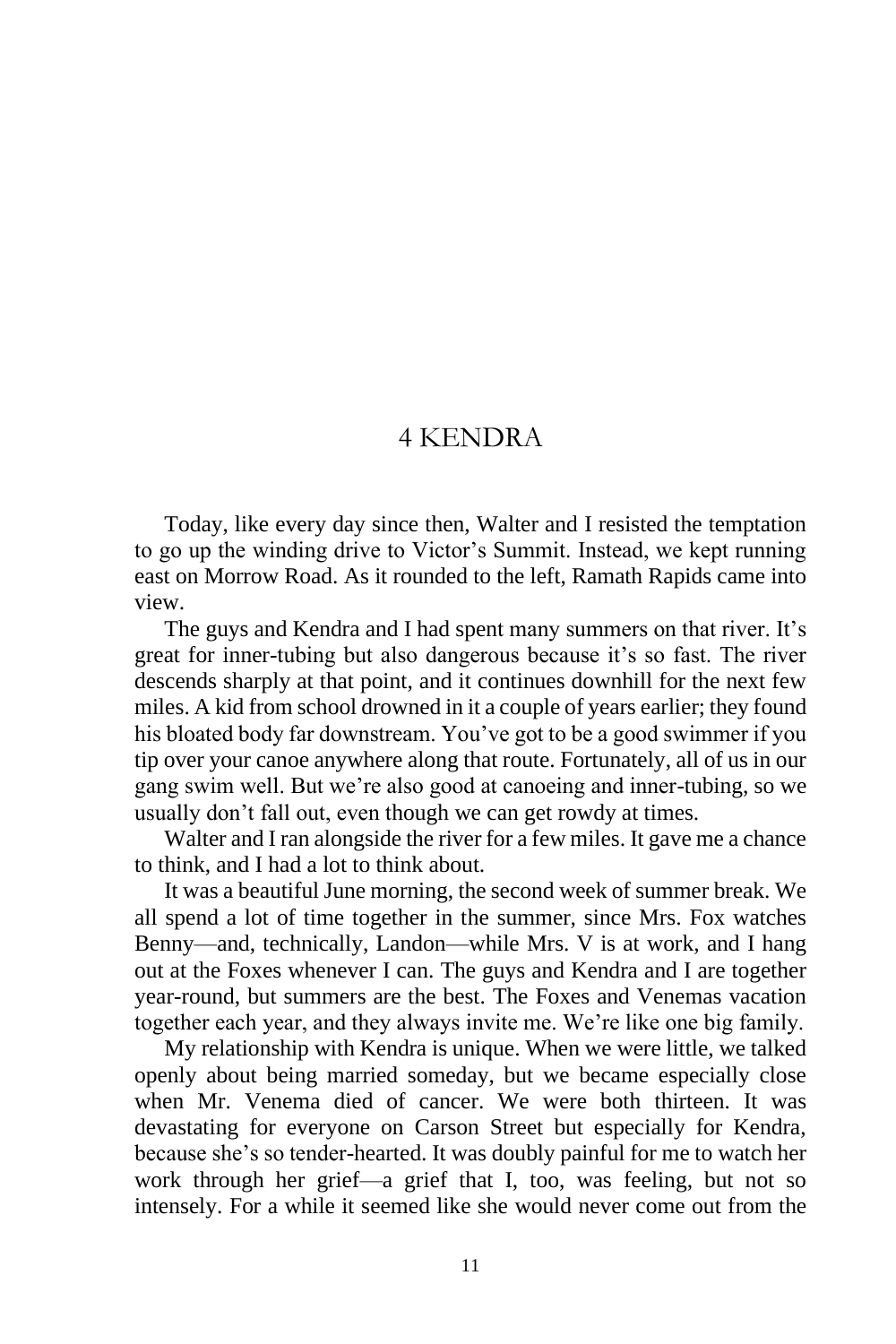cloud of depression. But then, together, we came up with a solution.

Benny.

We decided to put our whole focus on him. He was three at the time, and we both felt deeply sorry for him because his father had died, his mother had to work full-time, and his older brother Landon considered him a pest. So Kendra and I formed a pact: we would raise Benny as if he were our own child. It would help not only Benny but us, too. It would be our little secret—our together thing. That's when the idea of us as a twosome really took off. We became like a married couple, with Benny as our kid. Minus the romantic part, of course.

Mr. and Mrs. Fox were kind of old-fashioned about some things, and dating was one of them. Kendra couldn't go out with a guy until she was sixteen. We both took that in stride. She was an obedient daughter, and I respected her parents way too much to push it.

"I'll wait for you," I told her.

"You'd better!" she said.

She was protective of me all through middle school, making sure the other girls knew I was off-limits. And we waited.

Once we started high school in the city, though, the older guys noticed Kendra, and she liked the attention. I was uncomfortable because I didn't know what I was supposed to do when they hit on her, so I just stood by and watched. That seemed to be what she wanted. When she became the star pitcher on the girls' Junior Varsity softball team, her popularity increased.

By the time of my sixteenth birthday earlier this year, things had changed a lot between us. She didn't seem to care that we were on the home stretch. And now that her birthday was less than a month away, I dreaded it.

After several miles, Walter and I turned back and headed home.

He and I rarely talk when we run. We just enjoy getting out together, and we do it almost every morning during summer break. We're like brothers. He's a year older than me.

A few miles before we got home, he kept looking at me funny and clearing his throat as if there was something on his mind. Finally, he spoke.

"Dawson…"

*Please don't*, I thought. Then I cringed and waited.

"Do you want to go up to the park?"

Relieved, I nodded.

Riverside Park was a great place to run, with hills and winding roads.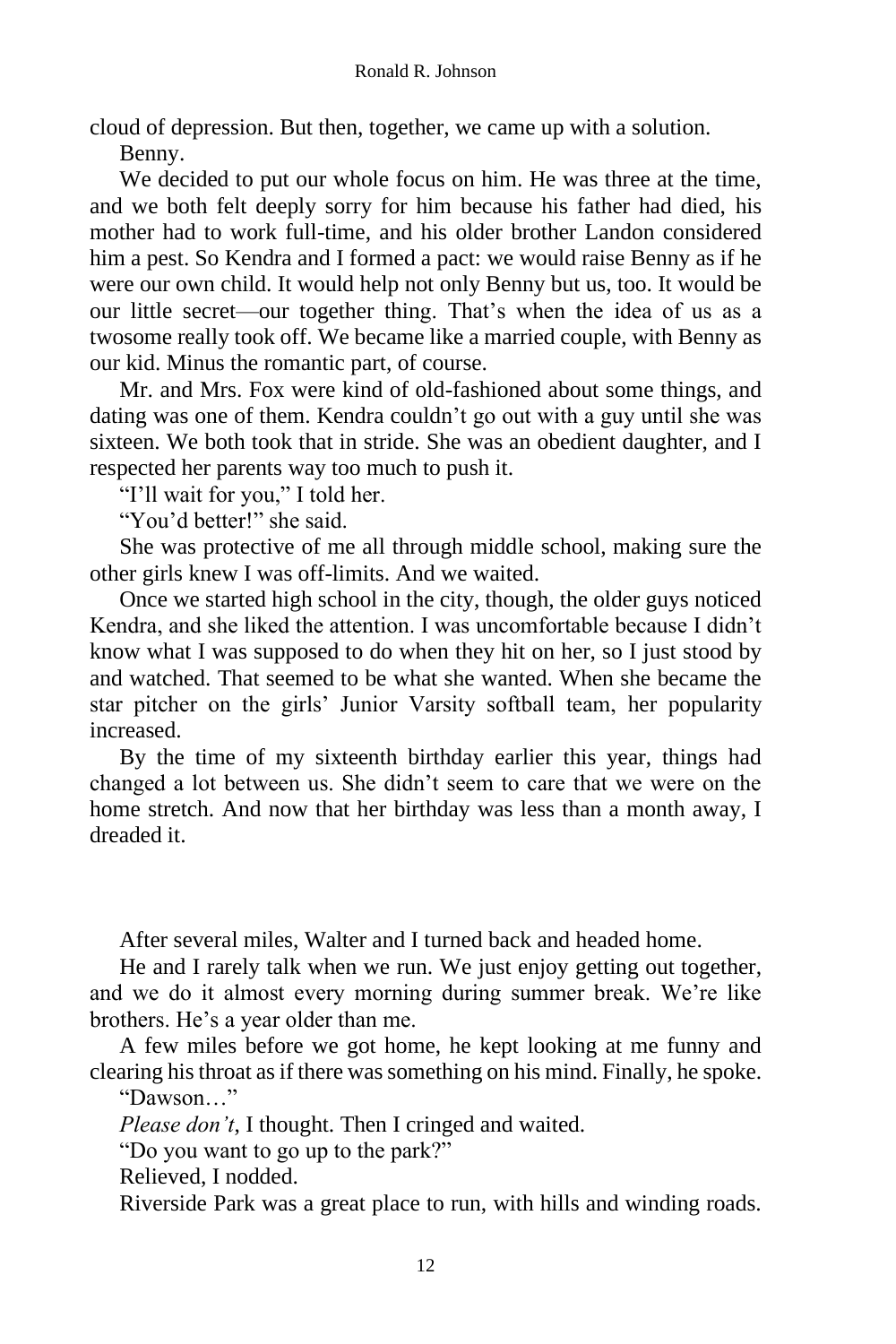We ran at an even pace most of the time, but at Riverside Park we went all out. Today, I was ready. As soon as we reached the entrance, he picked up speed and I did, too.

He noticed me keeping up with him and laughed. Then he turned on the rocket power and shot straight up the steepest road in the park. I fell behind slightly but stayed close.

*Maybe this time I can beat him,* I thought.

I ran my fastest, but when we got to the end I was several seconds behind. We both just laughed.

"I tried!" I told him.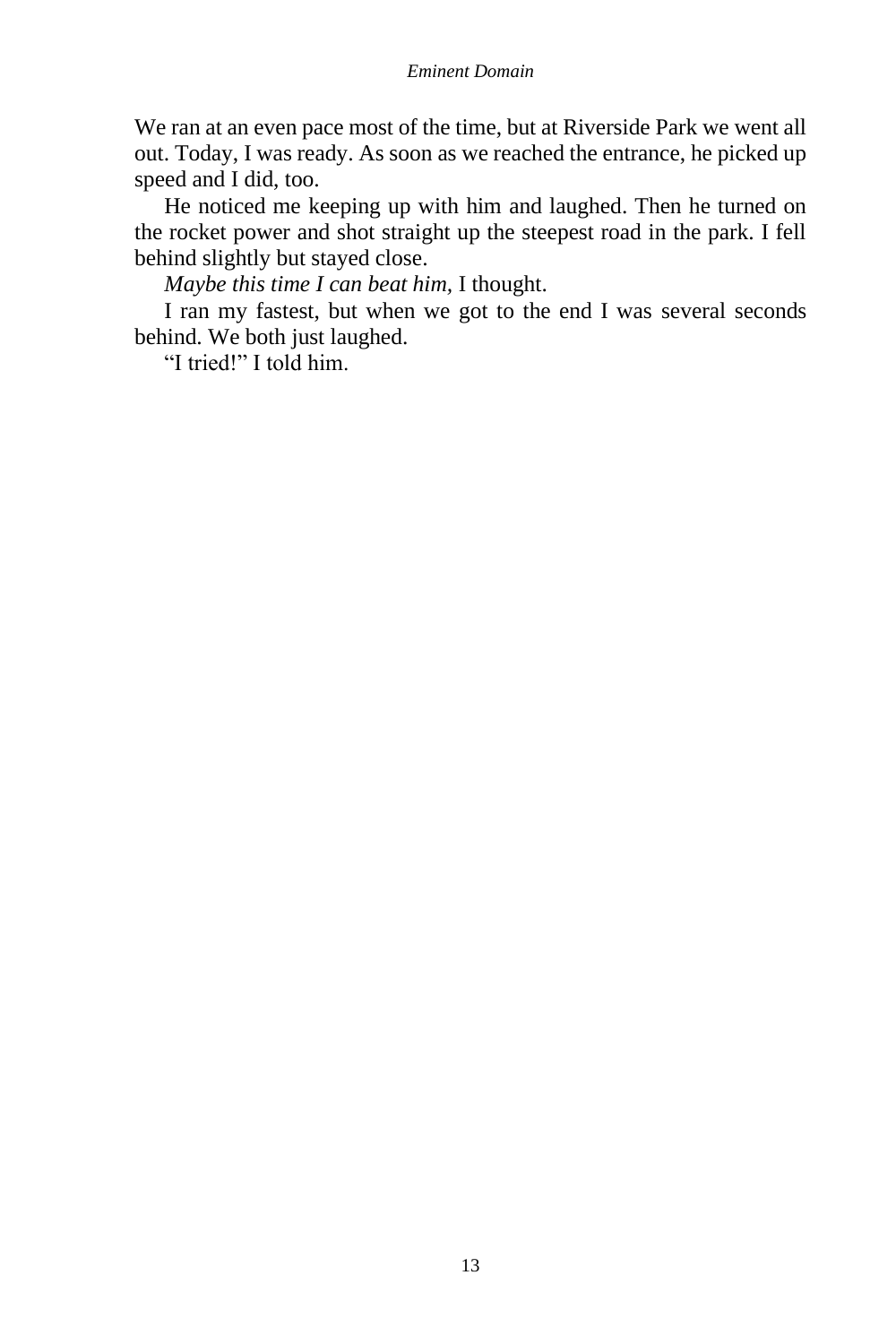#### 5 AN ACCIDENT WAITING TO HAPPEN

"I'm not one to brag," said Mr. Nemsmith, "but my hydrangeas are exactly the right shade of blue. Exactly! And that doesn't happen all by itself!"

I had agreed to help him spread mulch this afternoon, and it was quite a job. Although his property was no larger than any of the others on Carson Street, he had turned it into a botanical wonder. From the road all the way to the sound barricade at the back of his property, there were flowers and shrubs and trees stretching sunward, with whole communities of happily buzzing bees, flitting butterflies, and chirping birds taking flight and landing within inches of each other. In the middle of it all, if you looked closely, you might be able to see his little house, but since it was decorated with hanging baskets and window boxes full of flowers, you might have to search a while. He didn't have a thatched roof, but I wouldn't be surprised if he had considered installing one.

It took us all afternoon to spread the red cedar mulch. He kept pausing to inhale its aroma. He had to pay extra for it, but he loved the look and texture of it, and the smell.

A delivery truck had unloaded the mulch onto his driveway earlier in the day, and I spent the afternoon shoveling it into a wheelbarrow and carting it to the spot where he was kneeling on a rubber pad. He pushed the mulch gently around each plant with gloved hands, speaking lovingly to each one.

It was a privilege to work with Mr. Nemsmith in his garden. I could sense the symbiosis between him and most other living things—not only his plants but also the birds and toads and even the snakes. I once heard him speaking kindly to an earthworm, thanking it for all it had done to prepare the soil. But he was no friend of rabbits.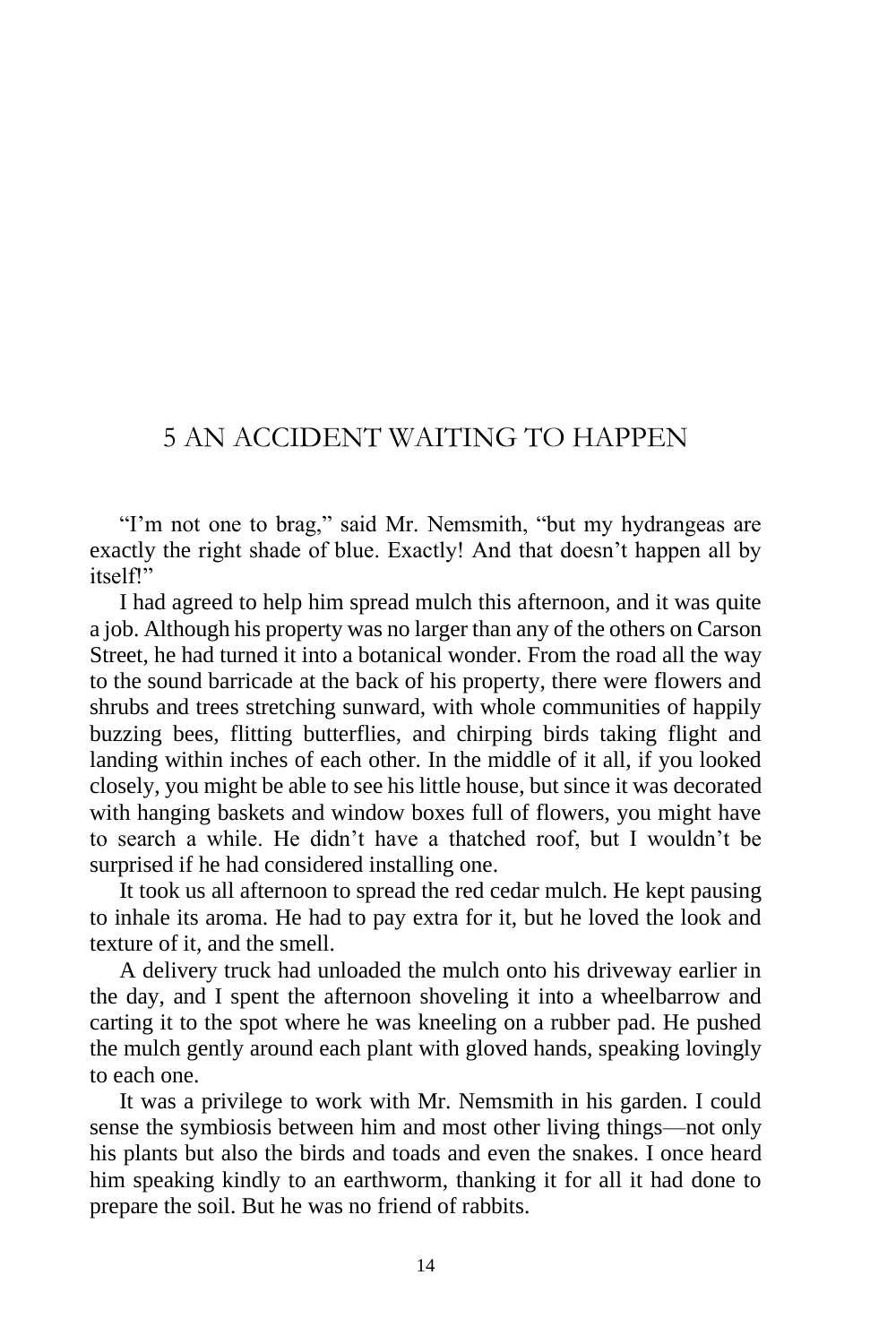#### *Eminent Domain*

Mr. Nemsmith had never been a young man, as far as I could tell. He was fifty-eight right now. He used to be an accountant, but he retired early. I had never heard him raise his voice, even when he stubbed his toe or hit his thumb with a hammer, which he did fairly often. He had accidents I never knew were possible.

Like that winter when a huge icicle hanging down from his roof broke off and hit him in the head while he was shoveling his driveway. It pushed him face-down into the snowbank so that only his legs were sticking out. Miss Emma saw it happen, fortunately, so she called on the phone and we all came running. His face was blue when we dug him out, but we were able to revive him.

Or the time when he was standing at the microwave, boiling a cup of water for tea and eating a bagel while he waited. Just as the water finished boiling—now this was a rolling boil—the bagel got stuck halfway down his throat and he needed something to drink immediately. Without thinking, he pulled the cup out of the microwave and drank it.

Or the time when he drove to the big city and parked his car on an incline, but when he came back it was gone. Walking down the hill, he saw a crowd around Kuhlmann's Furniture. When he joined them, he saw his car sitting in their window display.

Despite the dark cloud of misfortune forever on his horizon, Mr. Nemsmith was extremely good-natured. But he was also a bit fussy.

"That arbor," he said. "I just haven't been happy with it since we put it up last week. It's slanted. Can you tell?"

"Looks all right to me," I told him.

"Do you really think so?"

Then he walked around and viewed it from different angles. Before long, he got a mallet and a step stool.

"Better let me do that," I said, not wanting him to injure himself. "Which way do you think it needs to go?"

He cocked his head and held his hands parallel to each other at a diagonal. "That way. But just a little."

Climbing on the step stool, I quickly realized it wasn't the right tool for the job. I went back to his shed and returned with a step ladder.

"I honestly think it's good the way it is," I told him, "but I know how you are about these things."

"It'll bother me if we don't fix it. I know it will."

Mr. Fox drove up, got out of his car, and crossed the street to join us. Seeing him, Mr. Nemsmith asked, "Is it six already? I've been so preoccupied."

Mr. Fox looked around. "It's a nice preoccupation to have, Chuck. You've done it again. The summer's just begun and your garden is in tip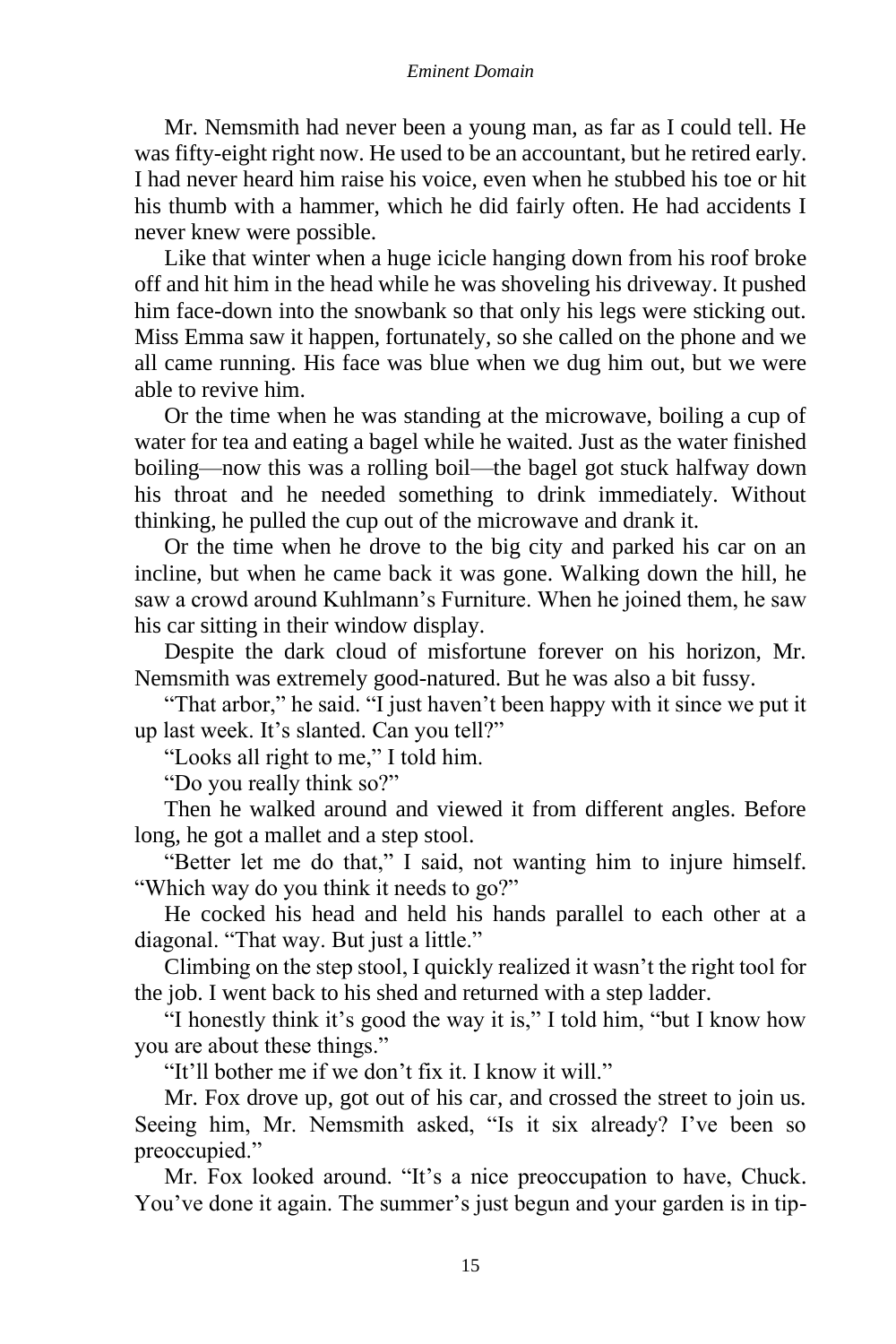top shape! Not a thing out of place. Not a weed anywhere!"

"That's what the mulch is for, Will: to keep it that way. But there *is* something out of place. The arbor was slanted."

I grinned at Mr. Fox. "Could you tell?"

He shook his head. "Only Chuck can see imperfections in this garden."

"Well," said Mr. Nemsmith, "at least I'll feel better now that we're straightening it."

"We all benefit from the work you do out here," Mr. Fox told him. "Alyssa and I love sitting on our porch looking at your yard."

Mr. Nemsmith was touched. "Thank you, Will. I feel rather selfindulgent at times. I do it because I enjoy it. I never considered the possibility that others might get something out of it."

"We certainly do," said Mr. Fox.

There was a look of joy on the older man's face as he surveyed his yard in light of this new information. "You know," he said, "I do see the imperfections, but this year… I feel like this is the closest I've ever come to getting it right!"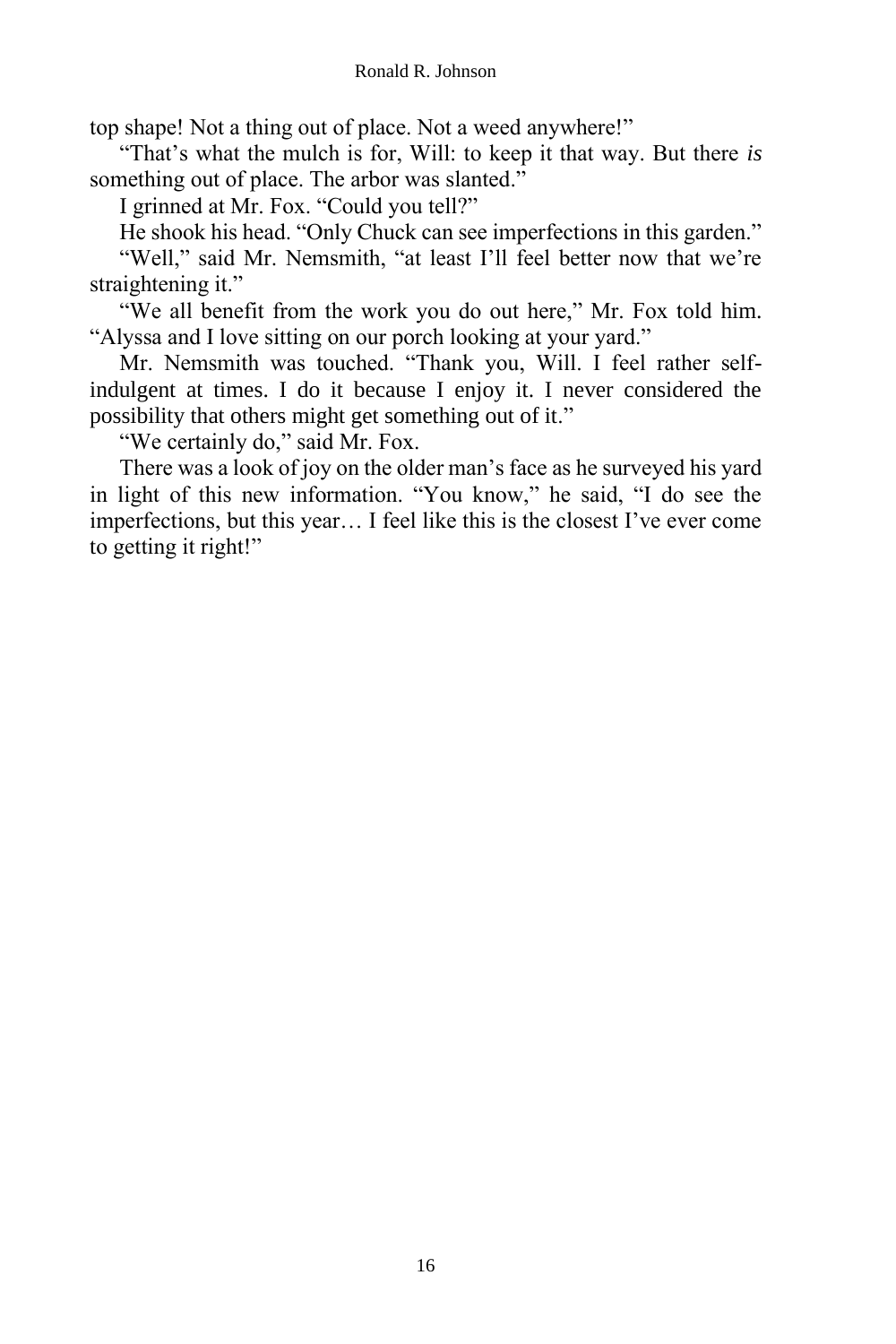### 6 WORRYING ABOUT THE WRONG THING

I would never accept payment from my neighbors; but to thank me for giving up my afternoon, Mr. Nemsmith took me out to eat at a diner full of old people. Because we had continued working into the evening, however, the clientele had thinned out by the time we got there.

Night was starting to fall when we got back to Carson Street, and Miss Emma was rocking on her front porch. She's a retired nurse, and she spends her days doing volunteer work for a variety of charities. After I said goodbye to Mr. Nemsmith, I crossed the street and sat in the chair beside her. This is our summer ritual. Each evening I sit and rock with her as daylight turns to dusk.

Miss Emma took care of me when I was very little, and we've been close ever since. Her husband, Mr. Rowlands, died just before I was born. He was an MP during the Korean War and a police officer after that, so he wore one uniform or another in the various pictures Miss Emma had displayed around the house. There was both strength and compassion in his face. I've noticed that some older married people end up looking like each other after they've lived together for a long time. That was certainly true of Miss Emma and her husband. I suppose that, as a black couple in a small town of mostly white people, they had to put up with a lot of things subtle comments and behaviors that would probably go over most people's heads. Miss Emma doesn't miss a single nuance, but there's a grace about her that runs deep. She can see what's happening and still forgive. I think it all has to do with her focus. More than anyone else I know, she lives for others.

I had barely joined her when Mrs. Venema pulled into her driveway.

Miss Emma called to her as she got out of her car. "Working late again, Sandy?"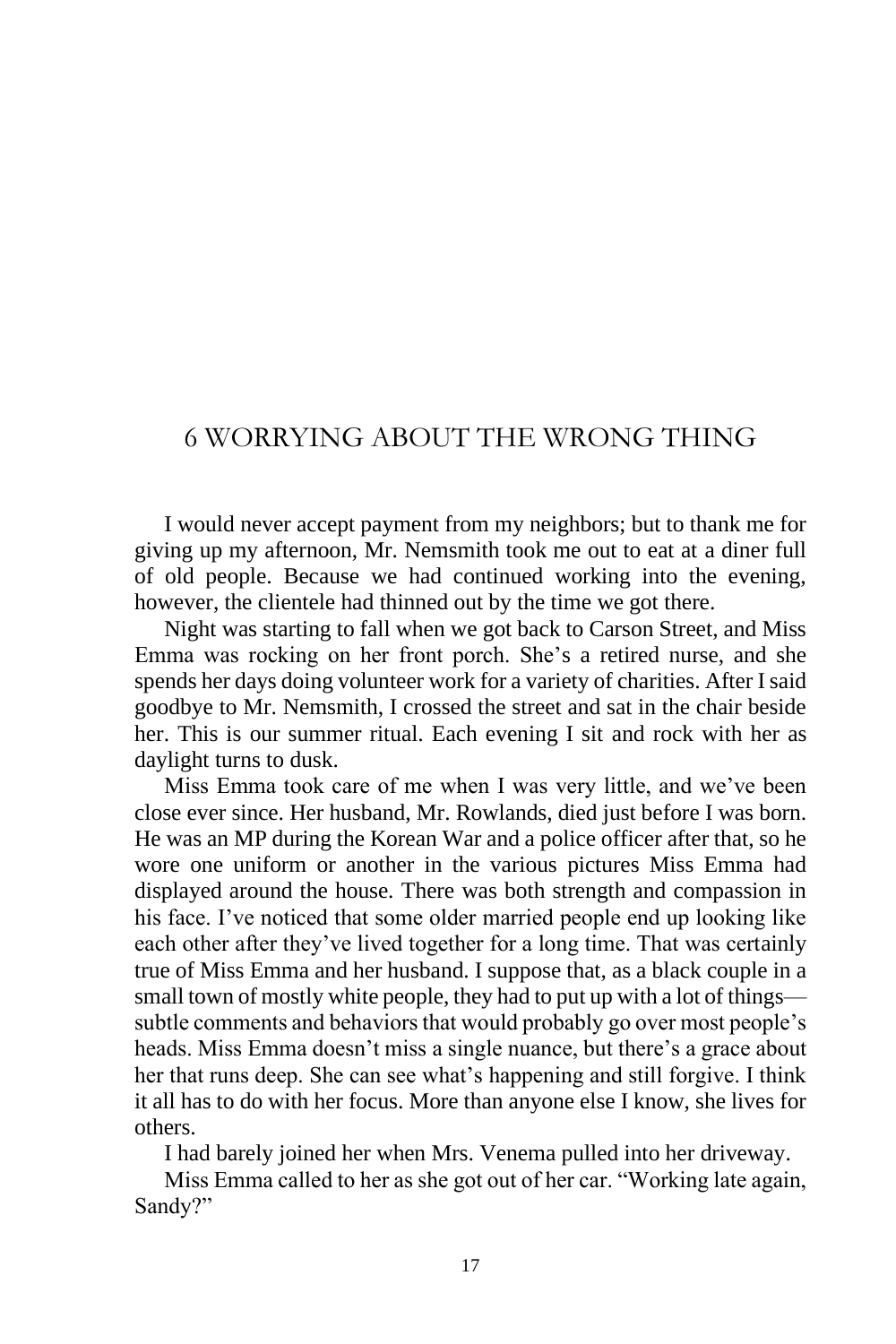Mrs. V is heavy-set, with thick glasses and buck teeth. She crossed the street and came up to the railing of Miss Emma's porch.

"Every night for the past week," she replied. "I'm awfully tired of it, Miss Emma, I'll admit it." She turned to me. "Hey, Dawson."

"Hi, Mrs. V."

"Is it mandatory?" Miss Emma asked.

"No. But I got my wrist slapped for not making quota last month, and I'm trying to avoid that. So I'm putting in extra hours."

"Is it helping?"

"Not a whole lot. But there are some people I can't reach by phone during the day, so I'm making the extra effort. I'm just glad I can depend on Alyssa to look after Benny. That's one thing I don't have to worry about. And he loves it over there."

"I can always help, too, Sandy. Any time. You know that."

"Thanks, Miss Emma. Well… I'd better go get him."

As she trudged over to the Foxes' house with drooping shoulders, Miss Emma turned to me and said, "Mm, mm, mmmmm. Get yourself a good education and a good job, Dawson. Don't get stuck in that rat race."

"Yes, ma'am."

We rocked in silence for a while. Then it began.

For me, this was one of the highlights of a summer's day. Miss Emma would just start humming. Usually it wasn't a recognizable tune; it was just a random melodic line. Then she'd improvise. She had a wonderful humming voice that was nice all on its own, but I always waited to hear what she'd do with a theme, how she'd develop it, and the variations she'd weave out of it. It all seemed so effortless. I'd just lean back and listen and surrender to it as night came and the crickets played backup.

Most evenings she'd wind down and that would be my cue to go home, feeling like I'd been rocked to sleep. But tonight I just sat there after she was done.

"Miss Emma…"

"What is it, Dawson?"

"You know about Kendra and me, right?"

"You two have a very special relationship. Everybody knows that."

I nodded. "But it's changing… and I'm not exactly sure what to think about it."

I was hoping she'd take the bait and say something profound, but she just waited, so I continued. "We've always been together and I thought it would be like that forever. Now it looks like I have to try to win her love and I don't know how. I'm not into all that mushy stuff. I don't have a clue how to be romantic."

Still, she said nothing.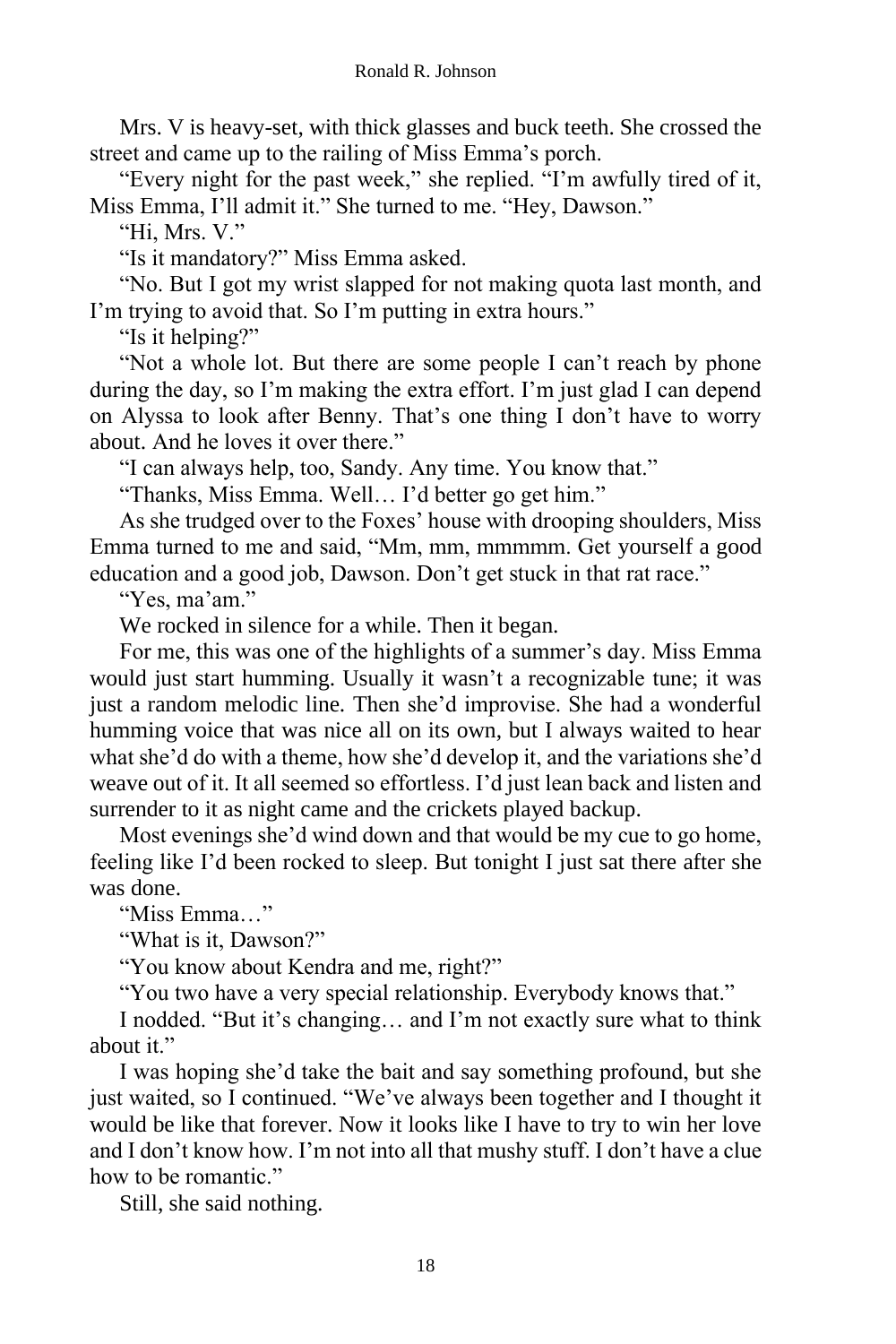"And I've got a lot of competition," I added. "Those other guys—"

"Forget those other guys," she said. "What do you feel self-conscious about?"

"I'm embarrassed to tell you."

She didn't urge me to continue, so I did.

"I don't know how to lip-lock," I said. I was too embarrassed to call it by its name. "Actually, Kendra and I did try it once last summer, but it was really awkward… and we kind of grew apart after that."

"Dawson," she said, "what do you want from Kendra?"

I shrugged. "I want her to be there, to be part of my life, to just be with me and share things."

"What you've already got, in other words."

"Yes! I just want things to stay the way they are."

"What does *she* want?"

I thought a moment. "I don't know."

"Why not?"

"We don't talk much lately. Not like we used to. She's changed. I feel like I don't even know her anymore."

Miss Emma rested her head back and rocked a moment. "Talking's important. Have you tried to discuss this with her?"

"No. I'm afraid it'll start an argument."

"Do you think it's bad to argue?"

"Yes," I said. "Isn't it?"

"It's certainly unpleasant. But no, I don't think it's bad to argue with someone you love. If you have an honest difference of opinion and you're willing to listen to each other, talking about it can bring you closer. On the other hand, just because you don't argue doesn't mean everything's hunky-dory. It just means you're going with the flow. And if either of you is unhappy, that can be bad."

After a moment's silence, she said, "You're worrying about the wrong thing, you know. You're already good at the most important thing."

"What's that?"

"Conversation. Everybody loves conversing with you, Dawson. When we talk, you listen… and you truly hear us. And when *you* talk, you express yourself well. That's the key."

"I don't understand."

"A relationship is an ongoing conversation. You learn about the other person and the other person learns about you. Sometimes you like what you discover and sometimes you don't. But if you care enough about each other to keep communicating, then that's a great start.

"Now… if you and that other person are attracted to each other physically, then other forms of communication start to happen. An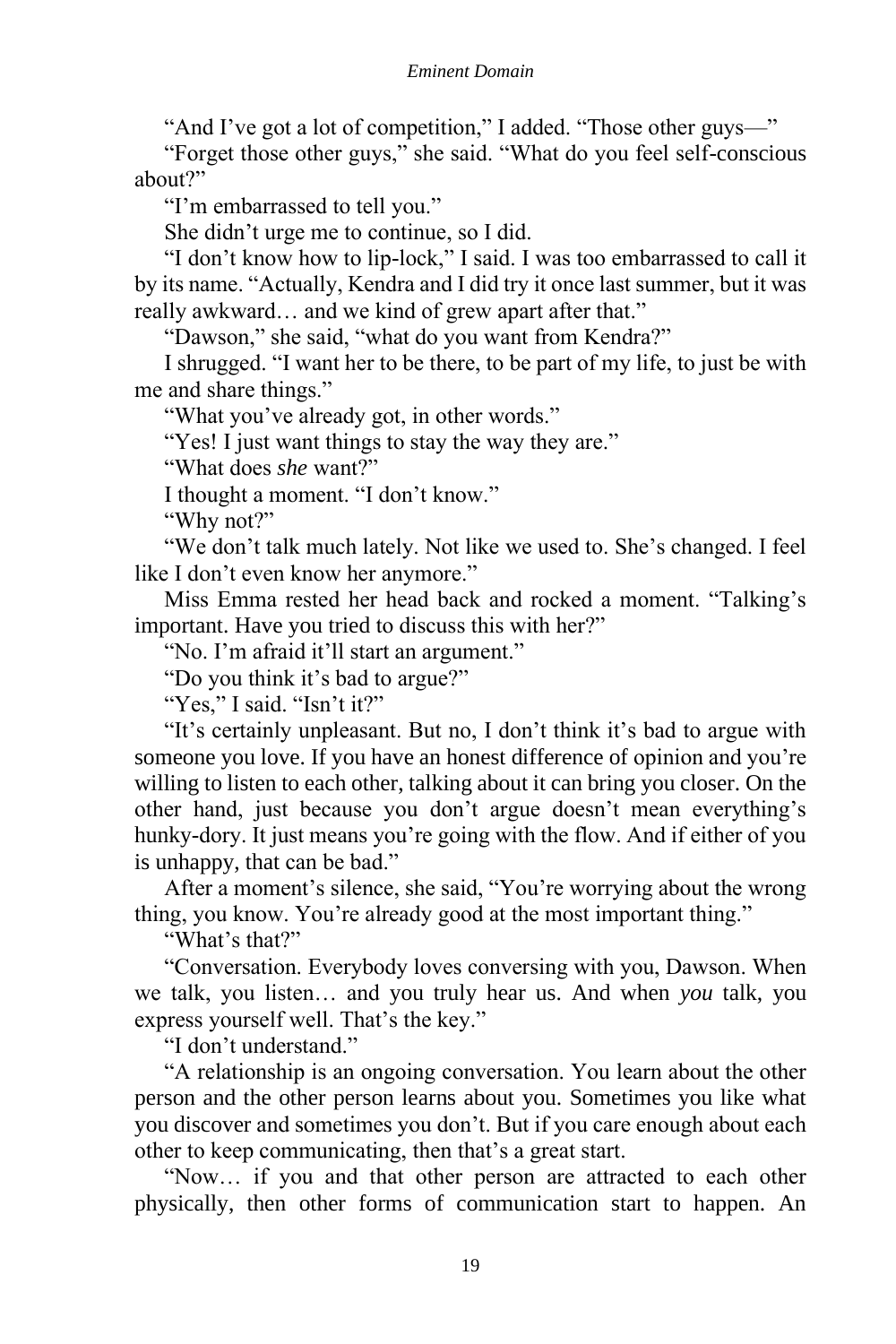exchange of glances, a touch of the hand, a hug, even a 'lip-lock'… these are all forms of communication. Don't get hung up on the mechanics of it. When you're engaging in any of those activities, you're communicating! And you're already good at that. Just keep being honest with the people you love—argue with them when necessary—and someday..."

We listened to the crickets for a while.

"I never thought about it that way," I admitted. "But I'm still scared to death of having to kiss her."

"Then don't," she said. "With the right person... at the right moment... you'll want to."

"You sound like you think it's over between Kendra and me."

"I don't know," she said. "I only know that you don't sound ready to have that kind of communication with *anyone*—yet."

"You know, Miss Emma… you have a strange way of making a person feel really encouraged and really discouraged all at the same time."

"I just try to speak the truth," she said. "The truth shall set you free."

I thought about that a moment. "I don't actually want to be set free," I said.

She laughed softly. "I suppose none of us do."

I rose to go. She took my hand and rubbed it against her cheek. "You and Kendra are both my babies," she said. "I don't want to see either one of you get hurt."

I nodded. She gave my hand a final pat, and I went home.

Jake and Moth were both yelling at once when I came through the door. "No!" Jake was saying. "How could she!"

"I told you!" said Moth. "I knew what she was up to all along!"

"But that was so diabolical," he said, "I just couldn't believe she'd do it. Not after all they'd been through. That back-stabbing, double-crossing, no-good—"

"Welcome to Reality TV!" she said.

It was the finale of *Screw You*, a show about modern relationships.

Although he was our tenant, Jake was like a member of our family, often watching television with Moth in the evenings. He didn't have a TV of his own, and he and Moth enjoyed talking and even arguing about whatever was on—especially reality shows. He treated her like a favorite aunt.

Seeing me come in, they both smiled, got up from their seats in the family room, and walked with me out to the kitchen. I looked around for a snack and decided on an apple, then stood there eating it absent-mindedly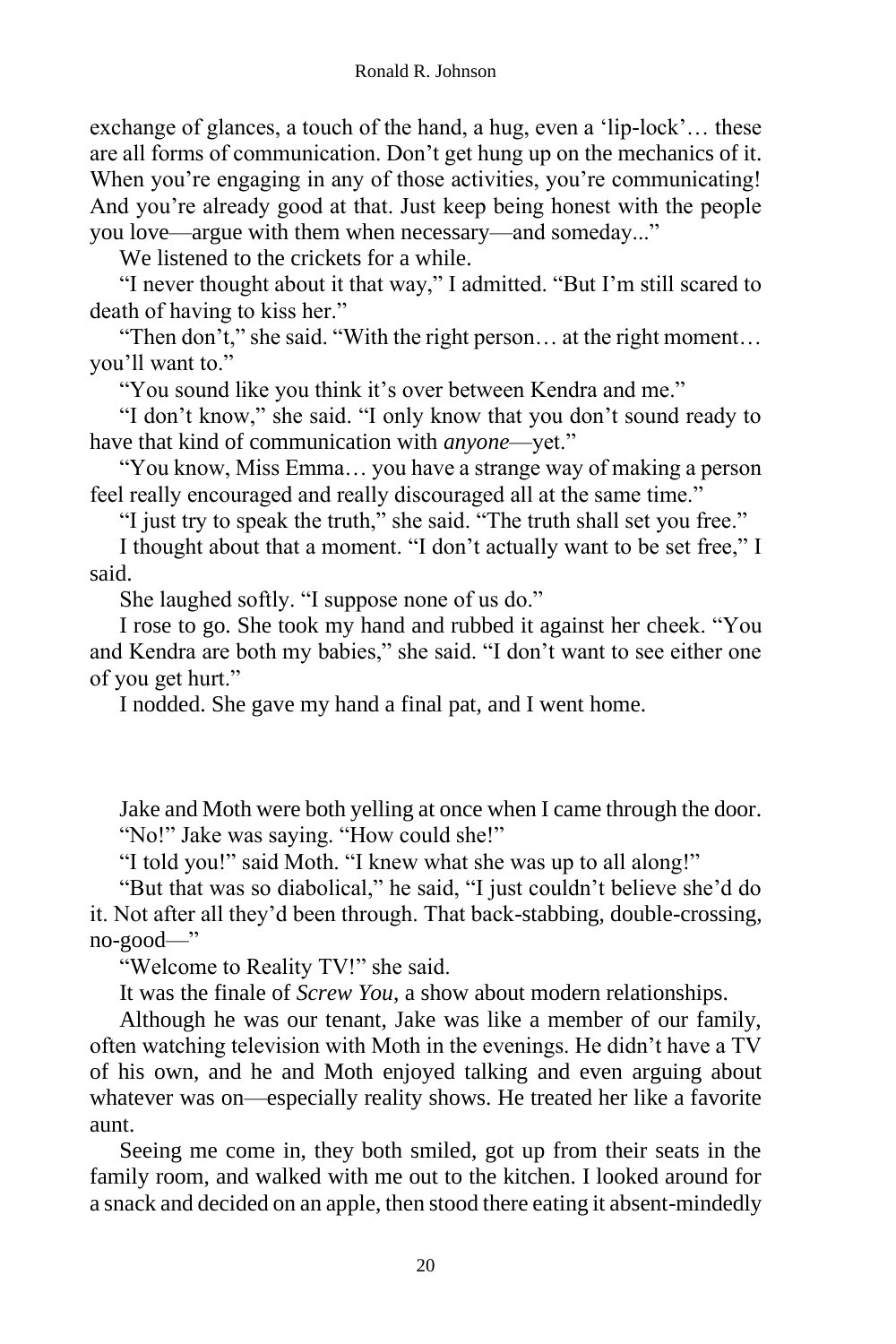#### *Eminent Domain*

while they continued to talk about the show. Once I was done, I said goodnight and headed down the hall to my bedroom.

Jake stopped the conversation, stuck his head around the corner and whispered, "You okay?"

I nodded, went into my room, and closed the door.

If the pattern held true, my old man would be home later. He had an important job at the factory in Middleburgh, leaving home before the rest of us started our day and returning late at night. I rarely saw him, which was a good thing. We didn't get along.

I went to bed. Tomorrow I would try to be alone with Kendra. "You're good at communicating," Miss Emma had said.

She was right. Maybe it was time for us to talk.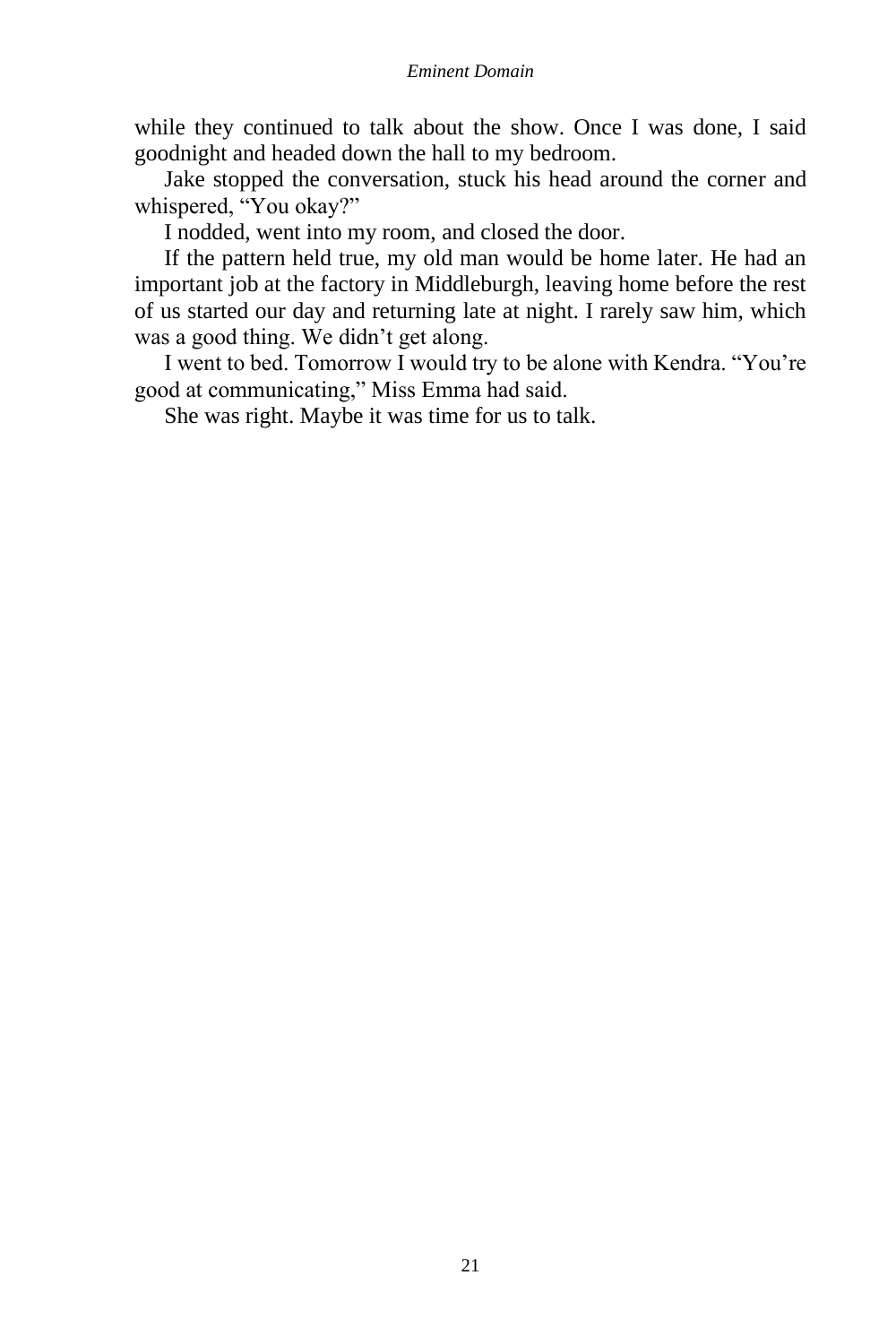#### 7 WIGGLE ROOM

As soon as I saw her, I knew. The look on her face told me everything. For a moment, I thought it wouldn't be necessary to have the conversation; I could just get up and walk out of their house and never come back.

I was on the floor of the Foxes' family room helping Benny mark up his coloring book when Kendra came down the stairs. She paused and looked at me, and I knew. But we still had to go through with it.

Mrs. Fox took my place on the floor with Benny, and Kendra motioned for me to follow her out the front door. We walked outside, turned onto Morrow Road, and took a right out of town. She wanted privacy.

We walked in silence for a while. I kept wanting to help the conversation along, but I also didn't want a self-inflicted wound.

Finally I couldn't take it anymore. "Kendra, did you want to talk to me?"

"This is so hard," she told me. After a long pause, she came out with it: "I'm going to see other guys."

I was in shock. I knew it was coming, but still.

"Okay," I heard myself saying. "Do you mean you're going to see other guys besides me?"

She looked at me cautiously. "I'm… going to see other guys."

"Right." I nodded. "Other guys—and me, right?"

She stopped walking and studied my face. "Don't you know what it means when a girl wants to see other guys?"

"Yes, under normal circumstances. But ours is a special case. I just want to clarify my role in all this."

"You don't have a role. I'm going to see *other* guys."

"So you're saying there's no room for *me* in there? Because I'd be willing to share you, if it came to that."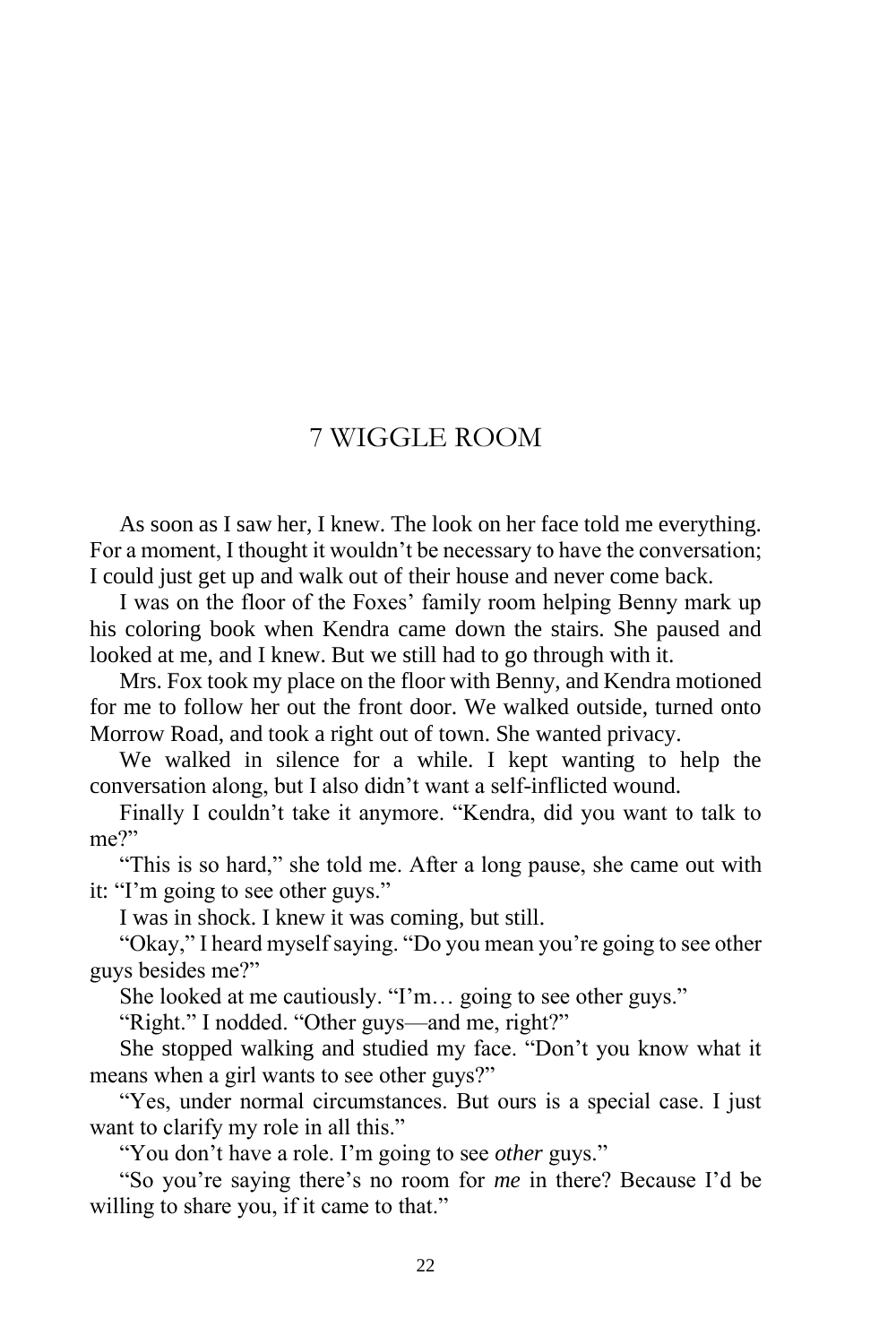"You're scaring me."

"I don't mean to. I'm just trying to see how much wiggle room I've got."

"What are you talking about?"

"I mean, is there still a chance for me? You said you're going to see other guy*sssssssss*. That's plural. Can I be one of them?"

"No!" she said. "You want a definition of 'other guys'? Here it is. 'Other guys' means 'not you'! Are we clear now?"

I nodded, and we resumed our walk. Then I tried again. "How many are there?"

"Of what?"

"Guys. How large is your playing field?"

"Why do you need to know that?"

"Because if it's really big, maybe I could occupy a small corner of it… a far, *far* corner… and just be quiet for a while, then maybe work my way slowly back towards the center and—"

"Do you want me to hurt your feelings? Because I really don't want to do that. I'm trying to let you down easy, but it doesn't seem to be working."

"Let me approach this another way," I said. "Are you really going to see 'other guys'—plural—or do you have one picked out?"

It took her so long to answer that my heart broke while I waited.

Her voice was quiet. "There's only one guy, Dawson." After another pause, she told me. "It's Don Henderson."

That killed me. Don was on the cross country team with Walter and me. Although he was in Walter's grade, I considered him a friend. He was a really nice guy. I couldn't speak after that.

We decided to head back towards Carson Street. Nothing was said for most of the return trip, but when we were almost there, I asked, "Who gets to keep Benny?"

"He's not really our kid, Dawson."

"I know. But he'll be at your house, so I won't be able to see him anymore."

She sighed. "My parents want me to tell you that you're still welcome in our home."

"Why do you say it like that? Don't *you* want me to feel welcome?"

"I want to be with Don. And I don't want you sitting there moping about it. If you can get over me, then sure, you're welcome to be there. But I think it'll take some time."

"So… you're banishing me?"

She didn't say anything, but she looked very, very angry.

I thought about it a moment. Finally I said, "I can get over you…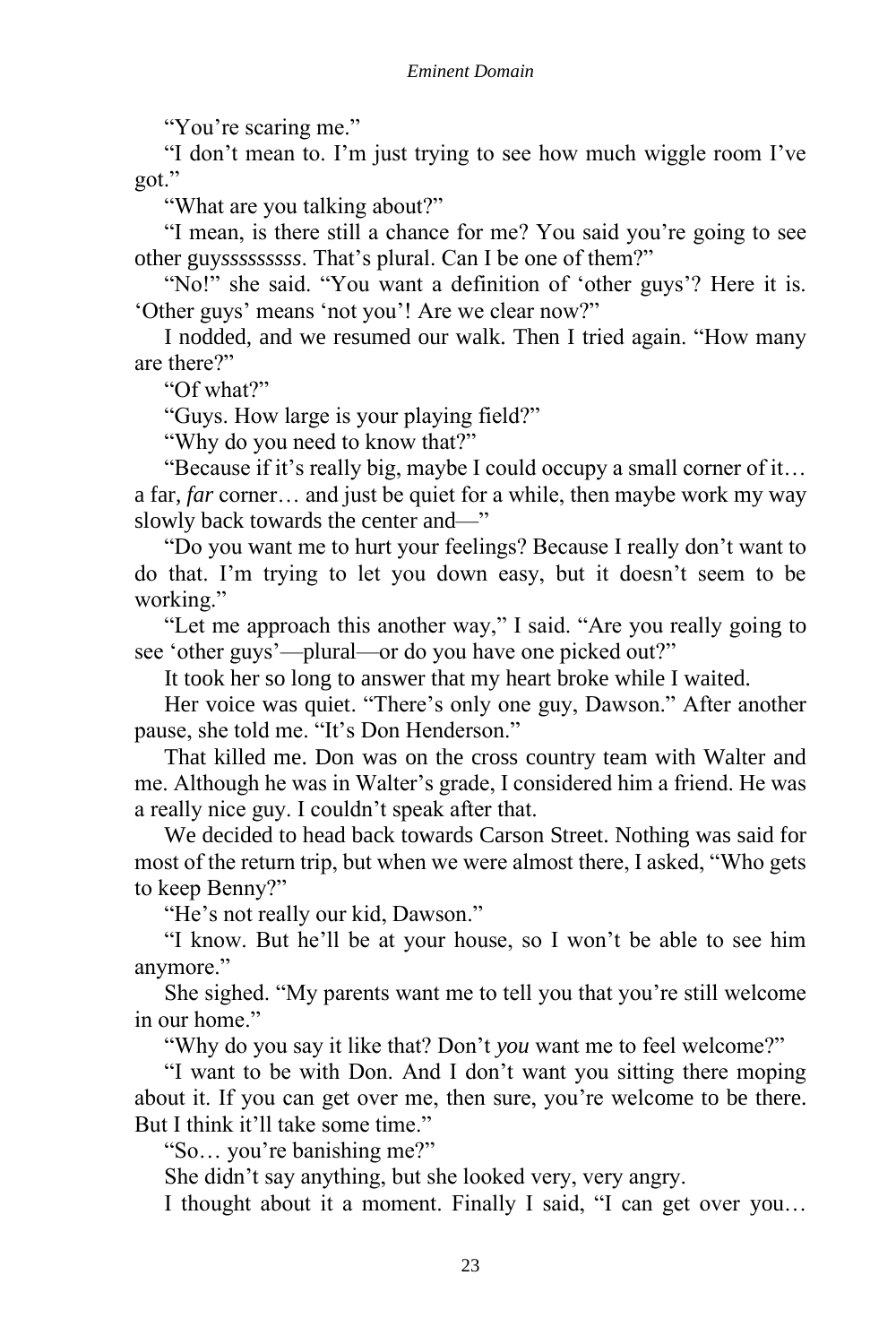maybe… someday… but I can't get over losing your family."

"They're *my* family!" she said. "It's *my* home! You don't know how many times I've argued with them about this, because they're so concerned about you! Have you ever thought about how that makes me feel? The fact that my own parents are more worried about your feelings than they are about mine?"

"I just thought we'd be together forever," I said. "All of us. But especially you and me. We promised each other."

She bit her lip, then blurted it out: "Dawson, we were in middle school. I've grown up. I'm sorry you haven't."

And she walked away.

"I thought you were an empath," I muttered.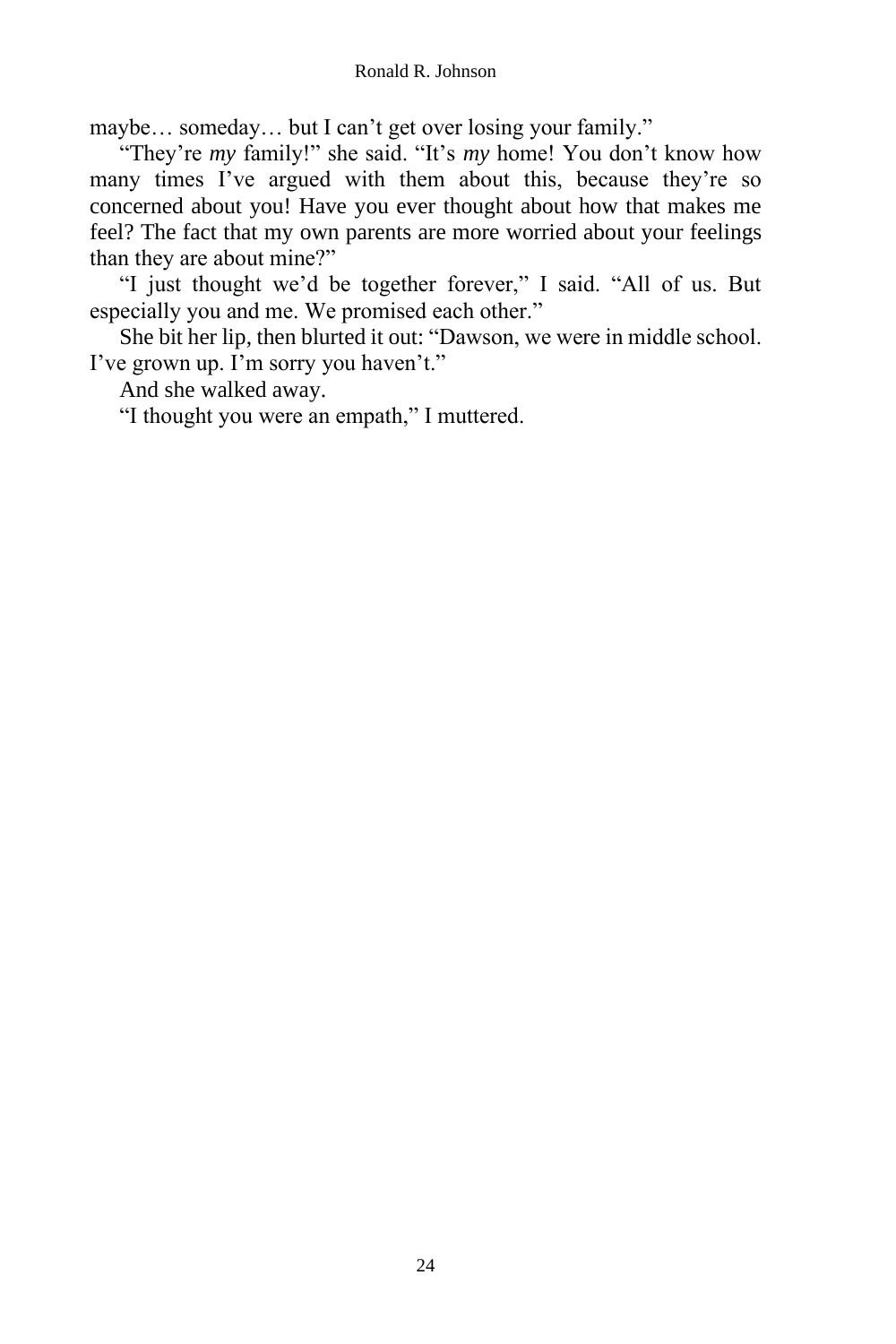## 8 A NOT-SO-BEAUTIFUL DAY IN THE NEIGHBORHOOD

I had no place to go.

The guys were both at Walter's house, and that was no longer an option. Miss Emma was volunteering at the hospital today, and if I went over to see Mr. Nemsmith, he'd put me to work. My own home was the last place I wanted to be right now.

So I just walked. No place in particular. Just one foot in front of the other, for miles.

I headed west into town (which is really just a few blocks of shops along State Route 10), then kept going.

I took some measure of satisfaction from the fact that I didn't cry. I was way beyond that point. This was the end of the world as I knew it. Within the span of a few minutes, I had lost everything that was dear to me. I now belonged nowhere. You don't cry about something like that. You just keep going… left foot, right foot, left foot, right foot… and you don't even think. Thoughts are worthless at a time like that. They all come back to the same starting premise, and that premise is both unacceptable and unavoidable. So I just shut down my brain.

Hours passed.

Finally I decided that I would drop from exhaustion if I didn't sit down and drink some water, so I headed for home. I knew there'd be a scene when I walked through the door. Moth's eyes would bulge even farther out of her head than normal and she'd be onto me. "What are you doing home? Did the Foxes kick you out? What did you do wrong?"

But I had to go.

So I headed back through town, then continued east towards Carson **Street**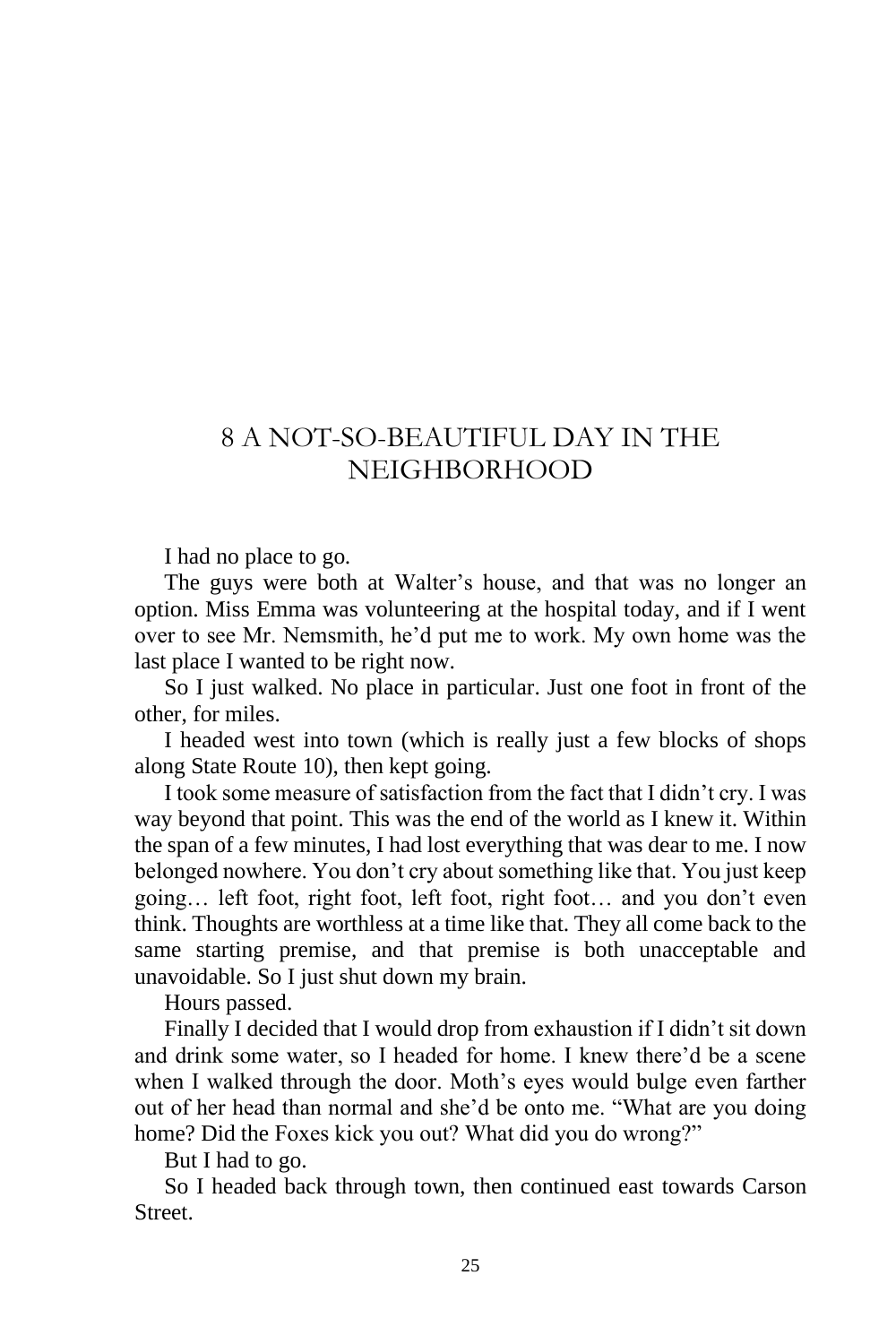A couple of blocks before I got there, a bicyclist came out of the abandoned office park on my left. This guy was in a serious hurry. He was just a blur when he passed me.

Then he slowed down, stopped, and looked back at me.

"Dawson?"

He was wearing a helmet, so I couldn't make out his face. He circled around, came up beside me, and smiled.

I did a double-take. "Jake?"

"I'm surprised to see you alone," he said.

"Get used to it," I mumbled.

"What?"

"Nothing."

He got off and walked beside his bike. "I'm heading back to Carson Street," he said. "Want some company?"

I was glad. I needed something else to think about.

"I didn't know you were into cycling," I said.

"I keep it up in the attic with me," he replied. "I try to stay in shape. So… what's happening?"

I shrugged.

He tried again. "What are you up to?"

"Nothing."

"Okay."

We walked a little farther, and then I asked, "What's happening with *you*?'

He shrugged.

I tried again. "What are *you* up to?"

"Nothing."

We both laughed.

"Seems to be a good day for that," I told him.

We rounded Carson Street and I couldn't believe my eyes.

"What time is it?" I asked.

He looked at his watch. "Not quite 1:30."

Everybody was home: Mr. Fox, Mrs. V, Miss Emma, Mr. Nemsmith. Everybody. Even my old man. And they were all out in the street, like they were having a block party. Except nobody looked happy.

"Where the hell have you been?" my old man asked.

I was confused. "Why? What's wrong?"

"I was sent home," he said. "They wouldn't tell me why. They just said I'd find out when I got here. I tried calling you and your mom and couldn't get through to either of you."

"My phone's not on," I said.

Moth jumped in. "Then when he got home and nobody knew where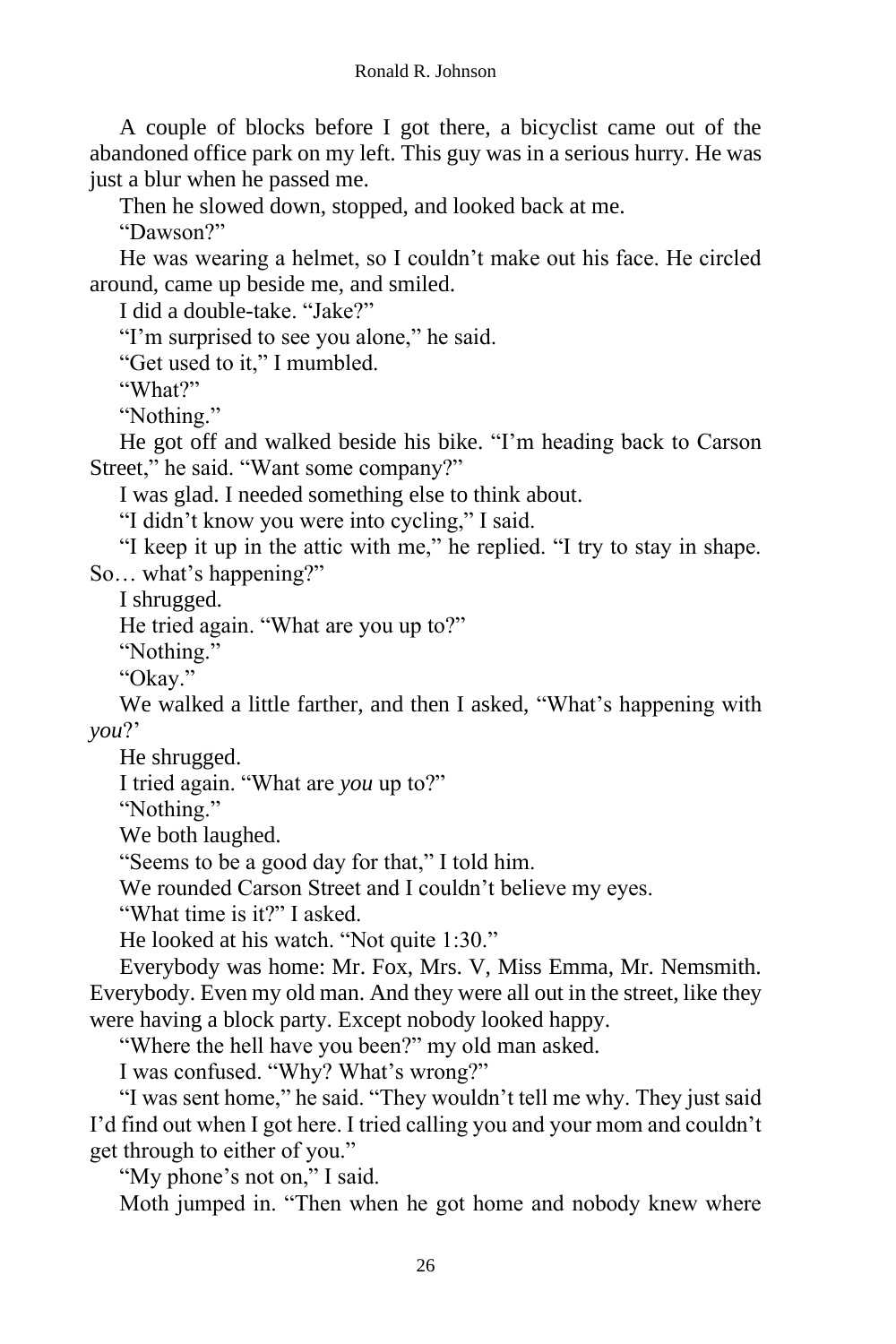you were—"

I turned towards Kendra and she looked away.

"We thought we were going to have to dredge the river to find you!" my old man said.

"Then *I* got home," said Mrs. V, "and I was panicked because they told me the same thing: 'Go home! We can't tell you why!' I thought something had happened to Benny, but I couldn't reach Alyssa or Landon."

Walter and Landon came up to me.

"Everybody's phone seems to be working, though," said Walter. "Now."

"Except the Internet," added Landon.

Miss Emma took over the story. "They even sent me home from the hospital!"

"And me from the bank," said Mr. Fox.

"But Will was more persistent," said Mrs. Fox. "He demanded to know what was happening."

He nodded. "They insisted they *couldn't* tell me—for legal reasons. And when I heard that, I was really worried."

"Legal reasons!" I said.

"So here we all are," said Miss Emma. "Is someone going to tell us why?"

As if on cue, a military truck screeched to a halt at the entrance to Carson Street, blocking the road. Guys in fatigues jumped out of the back. One directed traffic while the others stood at attention, facing us. They were not armed.

As other vehicles parked on both sides of Morrow Road, camera crews got out of vans and rushed towards us. They were already taping.

Mr. Fox whispered, "Everybody remain calm. And don't say a word." The cameras surrounded us, recording our reactions.

"What's this all about?" my old man demanded. "Who are you people? What do you want?"

They didn't answer him. They just kept taping.

Then a tall figure in an expensive suit strolled around the blockade and approached us from the main road. A cameraman was walking backwards just ahead of him, taping his entrance. He had a rugged look, but it wasn't natural. The way his hair was tousled and his face half-shaven, it was like he had just spent an hour with a makeup artist. He looked *too* good.

As he got closer, Moth's face was contorted. "Oh… my… heavens!" she said.

He spoke with authority. "Good afternoon, Carson Street. My name is Heath Manning."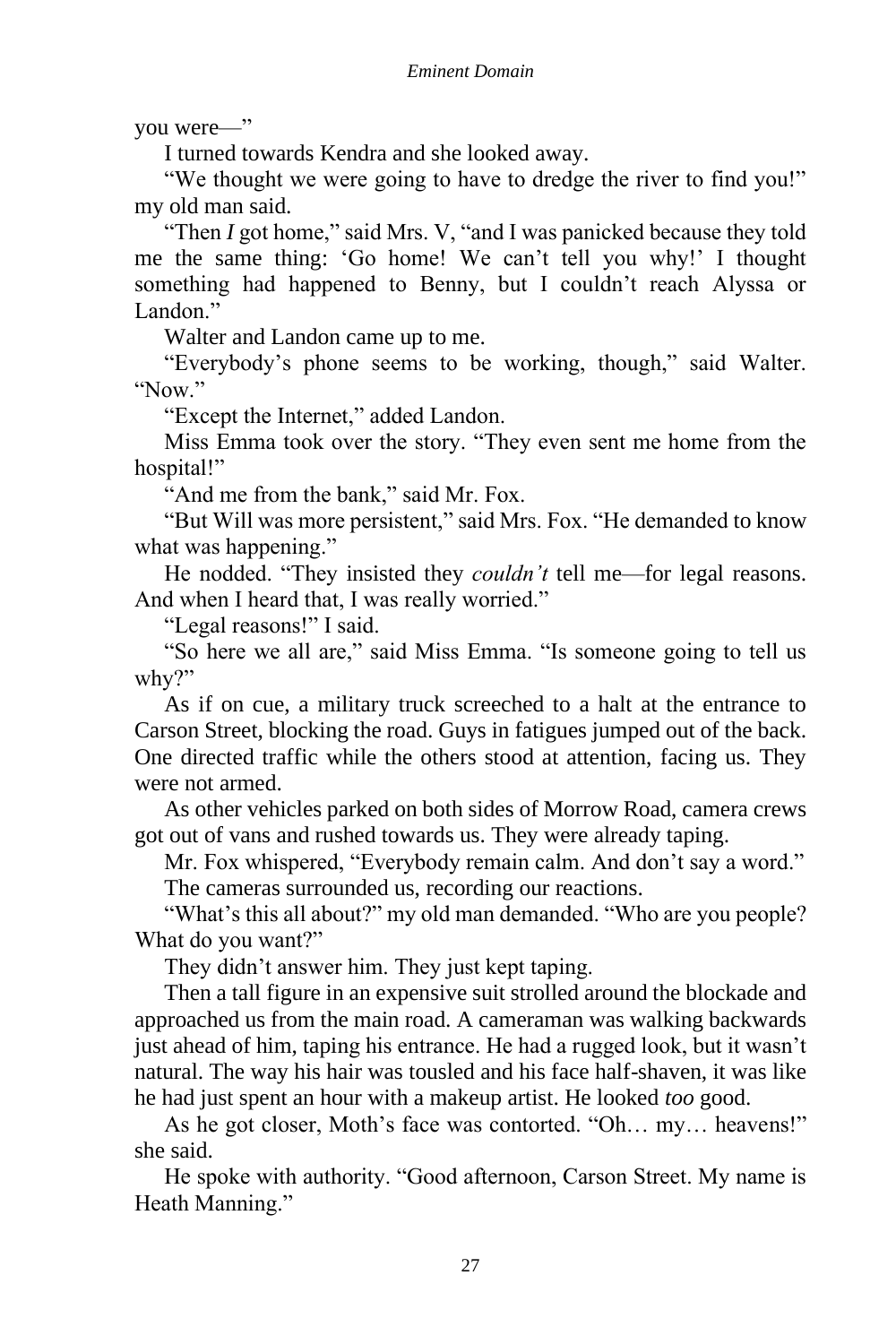Even *I* had heard of him. He was one of America's most famous announcers, best known as an emcee on Reality TV.

"This is Day One of a new reality show," he told us. "It's called *Eminent Domain*. And you're all about to become famous."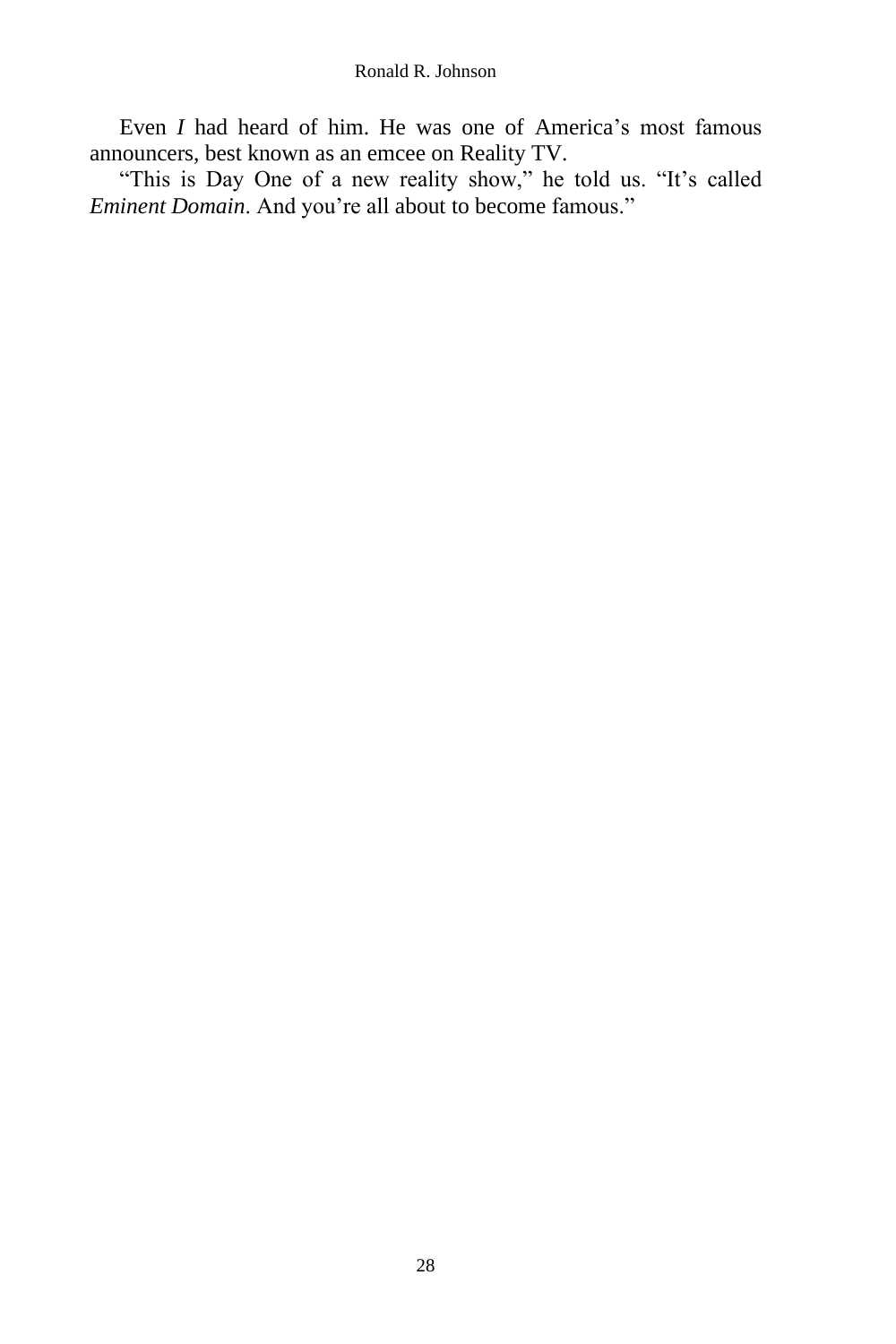#### 9 IT STARTS NOW

"We didn't volunteer for this," said Mr. Fox.

"It's a new concept," Manning explained. "Viewers want actual people in real-life situations, not volunteers."

"But you can't just come barging in here and—"

"We've worked it out with the mayor and everything's cleared."

"Not with us!"

Manning gave him his trademark tough look. "Will… think about it. The show's called *Eminent Domain*."

Now Mr. Fox understood. Mrs. Fox approached him and they reached for each other. Instinctively, they looked around at us—Kendra and the guys and yes, even me—as if they wanted to reach out to *us*, too, and draw us into their circle, to shield us somehow.

"Let's begin," Manning said. "The show starts now."

"Right now?" asked Moth, reaching for her hair and looking down at what she was wearing.

"Right now," he replied. "Ready or not."

"Not," said Landon.

"Let me introduce you to our viewers," Manning said.

"Wait!" shouted my old man. "Are they watching this live?"

"No, Marty. The show won't air until September. We'll edit some of this out, but that will be at our discretion. Everything you say or do from this moment may end up in the final cut."

Turning to the camera, Manning announced, "This is Marty Monroe. He's the manager at a manufacturing plant in a village not far from here. He spends a lot of time on the job. A *lot* of time. This will be a major adjustment for him, having to be at home with his wife and teenage son."

My old man looked uncomfortable but said nothing.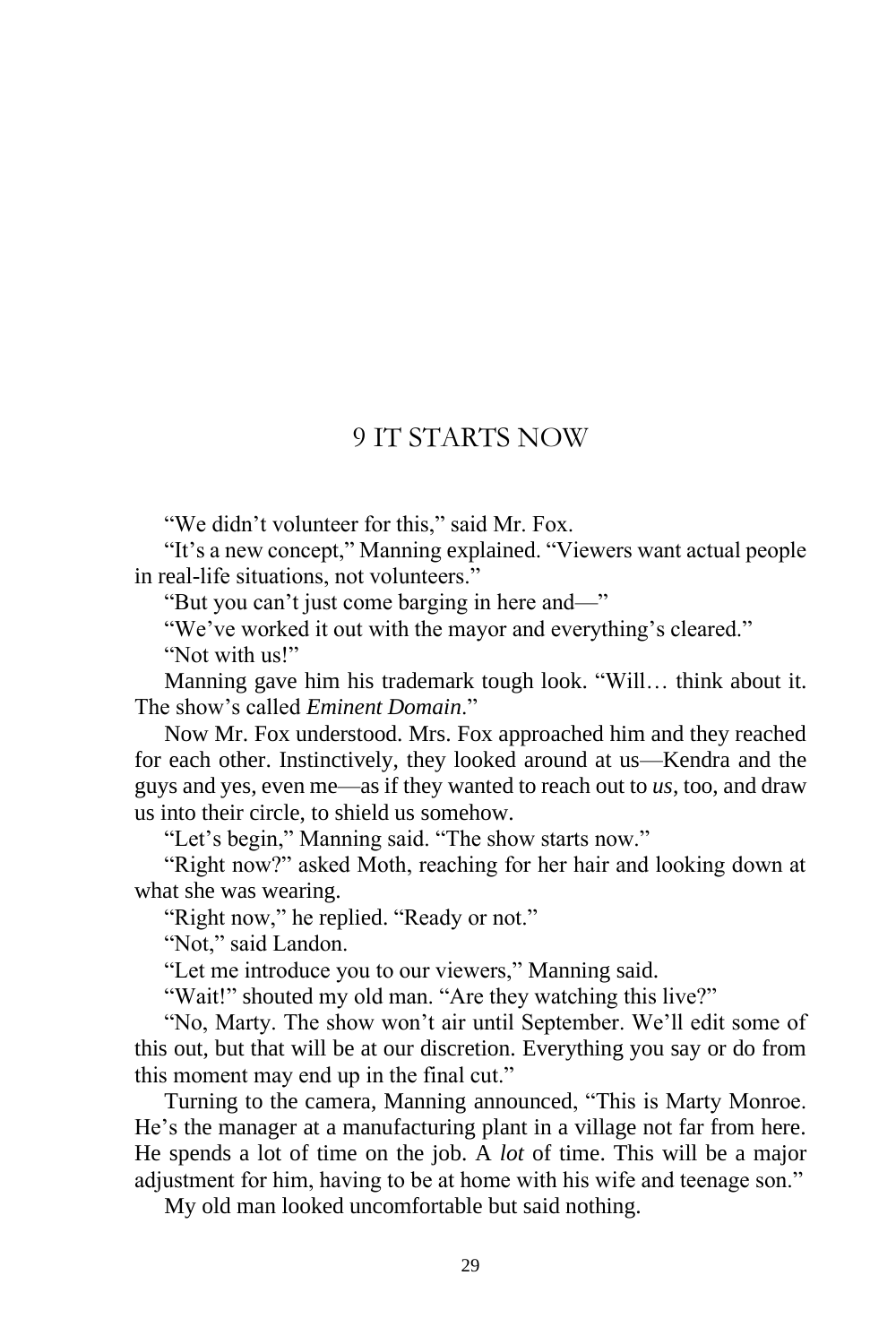"This is his wife Molly. She's a walking encyclopedia of Reality TV. And now she's going to have a chance to put that knowledge to good use."

Moth was star-struck.

"This is their son Dawson."

I gave him the dirtiest look I could muster.

"Dawson thinks the world would be better off without TV. He's a people-person who prefers quiet gatherings with his neighbors over any other form of entertainment. To him, Carson Street is the center of the universe. He may have the hardest time of any of these contestants…"

He walked over to Jake. "…except perhaps Jake Cameron. He lives with the Monroes, and little is known about him. Search for him on the Internet and you'll find no information. Why? Is he running from something? A lost job? A shattered dream? A broken relationship? Who knows?"

Jake's jaw dropped and his face turned a deep purple.

Manning moved to another part of the group. "This is Will and Alyssa Fox. They're the kind of parents everybody wishes they had. They're model citizen who have raised two good kids—Walter and Kendra. Will is a branch manager at a local bank. He's respected by his clients and revered by his employees. Alyssa stays home with the kids. Walter and Kendra get good grades, are popular, and are amazingly well-behaved. None of these characteristics will help them in this competition."

He pointed to Mrs. V. "Sandy Venema was a stay-at-home mom until her husband Roger succumbed to cancer a few years ago. With few marketable skills, she went out and got the only job she could find, as a bill collector. She works long hours, and it takes its toll on her. She's a hard-working mom who spends precious little time with the kids she toils so hard to support: her teenage son Landon and six-year-old Benny.

"Two of these contestants are retirees. The first is Emma Rowlands. She's seventy-six years young. By day, she volunteers in the community; by night, she's Carson Street's grandmother figure. The second is Chuck Nemsmith. He lives a quiet life. Or he did… until now.

"When they woke up this morning, these people were friends and neighbors. But now they must adapt to a new reality… for each of these families must now compete against all the others for the chance to keep their home. If they lose… they'll lose *everything.*"

Manning had been talking to the cameras through all this, but now he turned to us. "Carson Street, I'm sure you have questions. Go!"

Miss Emma spoke first. "What right do you have—"

"We've already covered that," he said. "The Rule of Eminent Domain. Next question."

Landon raised his hand like he was in school. "Why isn't our Internet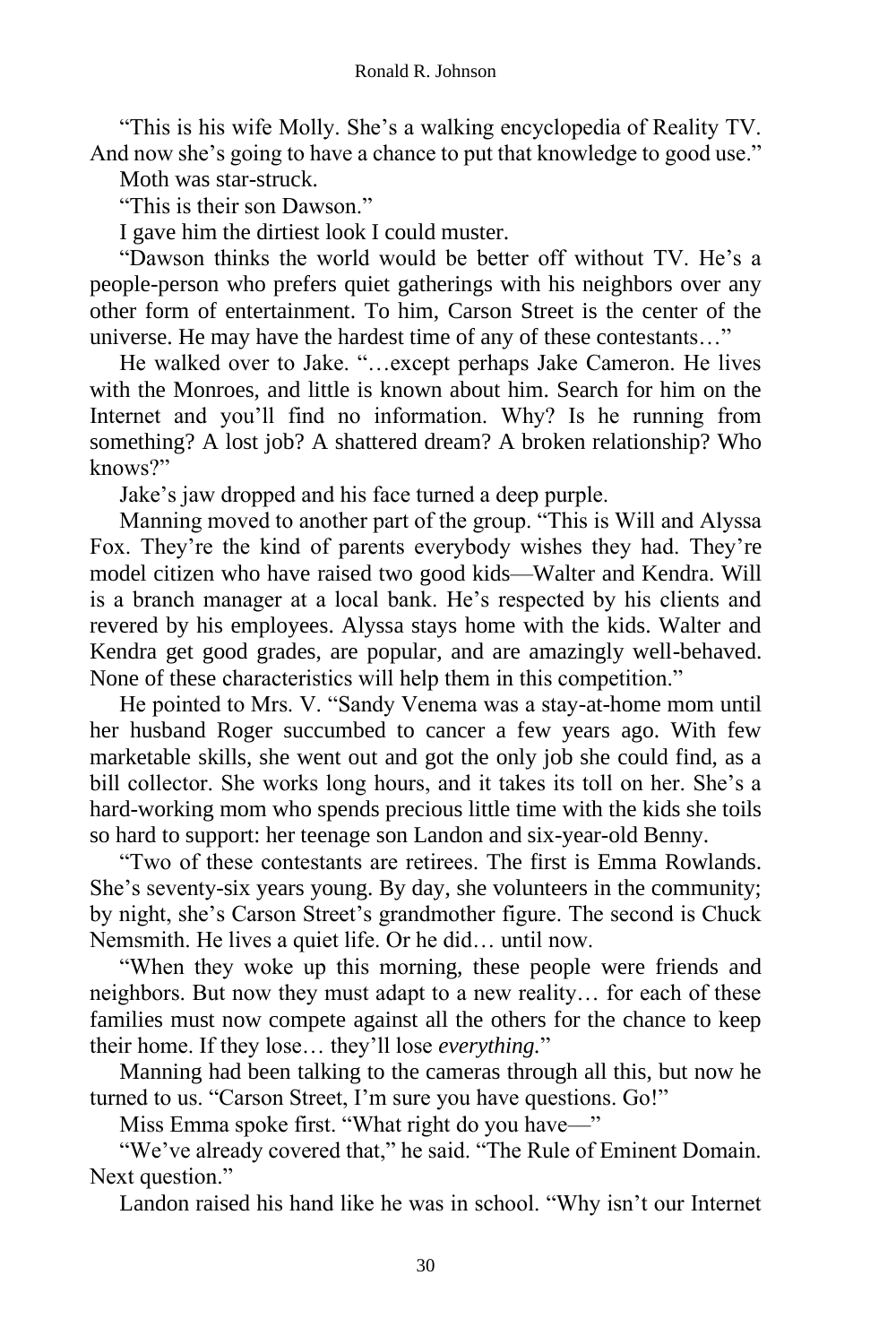working?"

"All access to the outside world will be cut off during the taping of this program," said Manning. "No one is to know what's happening here until they see it on our broadcast. You can text and call *each other*, however. We've set up a cyber bubble that will allow you to communicate with one another as long as you remain within the bubble. But you will not be able to talk to anyone outside the show until it's over."

"Don!" whispered Kendra.

"How long will that be?" asked Mrs. Fox.

"The taping will only take a couple of weeks," Manning said. "Each day's activities will give us at least one episode of material. But then you'll have to keep a low profile during the fall TV season, until the finale in November."

We all protested at once.

"You'll be living in luxury at the Hyatt-Regency, and the tab will be on us," he said. "I really don't think you'll mind."

"What about our jobs?" asked Mrs. V.

"You're on a leave of absence. It's all been arranged. We'll make up your lost wages."

"What about our privacy?" I asked. "These cameras…"

"They'll be with you every minute until this is done."

"No, they won't," said Mr. Fox. "They're not coming into our homes."

"You mean *our* homes," said Manning. "*We* own them now. The mayor has turned them over to us. You will live in them until we say otherwise. And you will do everything you can to make our camera crews feel welcome."

"What?" we all said. "They're staying with us?"

"They won't follow you into the bathroom," he assured us. "And they'll give you a certain amount of privacy in the bedroom, like when you're dressing, for example. But otherwise…"

"No way!" said Mrs. V.

Miss Emma spoke up. "You mentioned our homes. What exactly will happen to them?"

The cameras zoomed in on us.

"That's up to you," he said. "You will compete against each other, and—"

Mr. Nemsmith interrupted. "You said you're taking them away from us."

Manning must've rehearsed this line a million times. "You're going to compete against each other for the chance to *save* your home. In each episode, someone will be voted off the show. The Demolition Crew will be called in, and the family that has been voted off will watch as their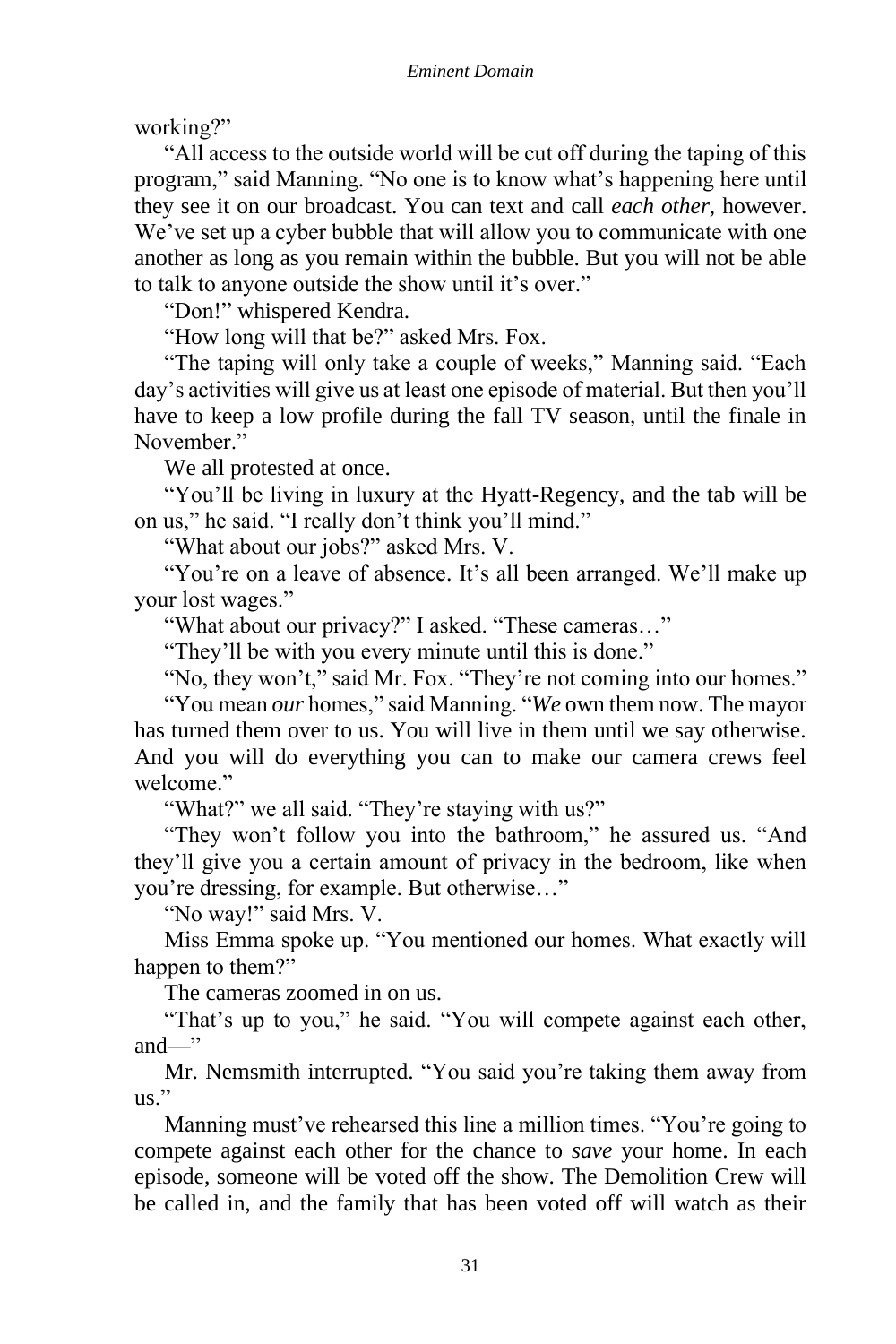house is destroyed. Then they'll be escorted off the set."

I was mad. "Since when was Carson Street a 'set'?"

He looked at his watch. "Since ten minutes ago."

"What can we do to save our homes?" asked Mrs. V.

He gave her that trademark look again. "Win."

"Wait a minute! You mean the winner can save all the houses in the neighborhood?"

"Of course not. You can save *your* home by winning."

"How many winners can there be?" asked Mrs. Fox.

"There will be one house left when the show's over. The winner gets to keep their home… and the million-dollar jackpot."

I could see Mrs. V thinking as she repeated aloud, "A million dollars…"

Miss Emma's voice was shaking. "There will only be one house left on Carson Street when this is done?"

"Not necessarily. The winner could be in the other neighborhood." "What other neighborhood?"

"There will be *two* teams. *Two* neighborhoods. But only one winner." We all stared at each other.

Finally someone dared to ask, "Where's the other neighborhood?"

This, too, had been rehearsed. For dramatic effect, Manning turned his back to us. Facing the highway, he slowly raised his eyes upward. He didn't need to say a word. The cameras recorded the moment as the awful truth became apparent to each of us, one by one.

"God help us!" said Mr. Fox. "It's Victor's Summit!"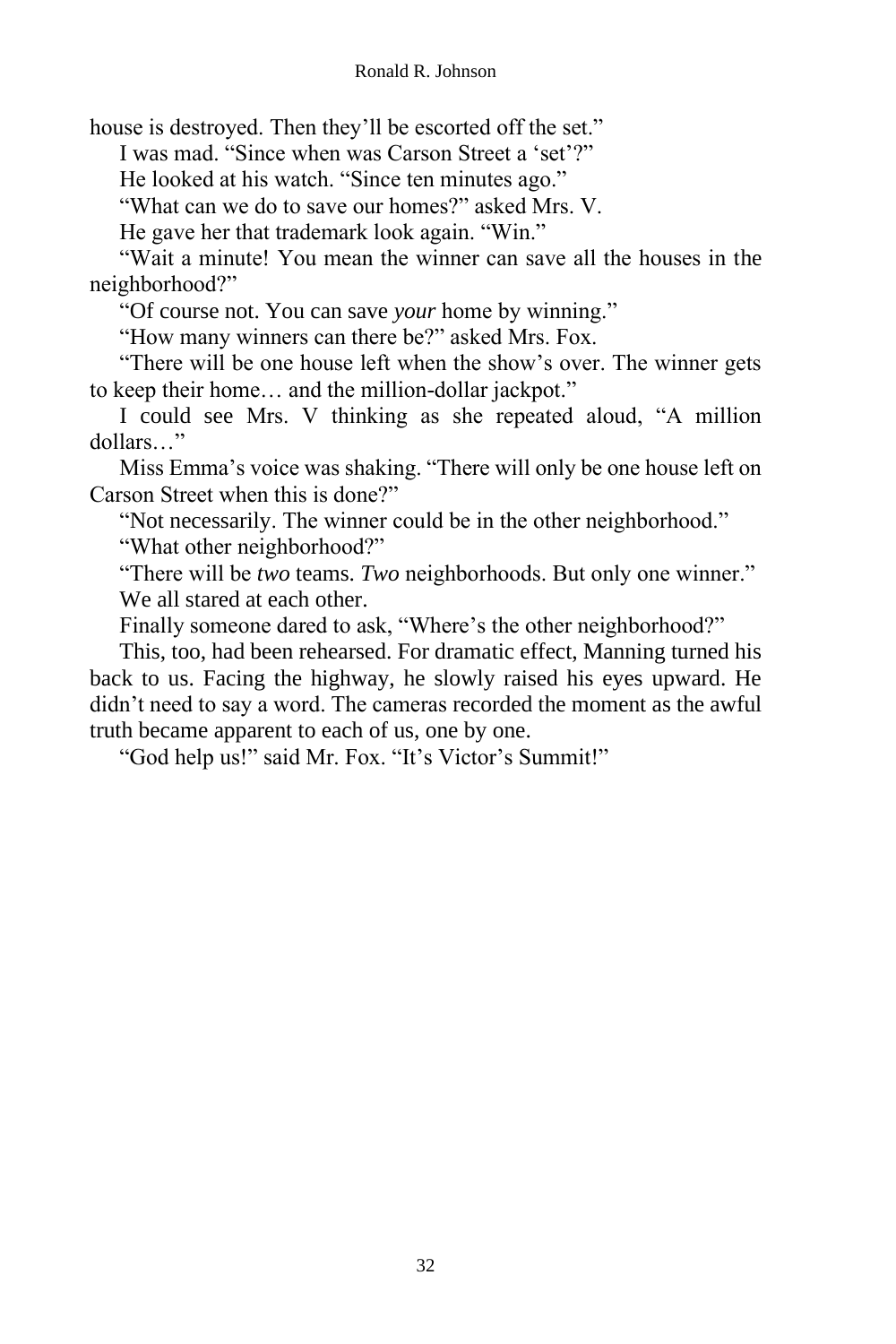#### 10 TO STRIKE OR NOT TO STRIKE

"But it's not even a proper use of the Rule of Eminent Domain," I was saying. "They can't take away our property for a TV show! It's only when the government needs it for some reason—like to build a freeway or to run a power line."

"That's what I was thinking," said Mrs. V.

Manning was gone now, and we were trying to make sense of it.

Mr. Fox nodded. "It wouldn't stand up in a court of law—I'm pretty sure about that. But they're not even giving us time to contest it. The show has begun and the cameras are already running."

We stopped and stared at the crew members all around us, but none of them seemed to care.

My old man balked. "What are you suggesting, Will? What if we did have more time? Are you saying you'd hire legal counsel?"

"Marty, I'm just saying—"

"Because *I* don't have that kind of money. Do you, Will?"

"*I* certainly don't," said Mr. Nemsmith. "Not on a fixed income."

Miss Emma turned to him. "That's not the point, Chuck. What they're doing is illegal and they know it. That's why they're ramrodding it through. They're not even giving us time to think about it, much less to organize."

"Ohhh, we can organize," I said angrily. "We're doing it right now, kind of."

Mrs. V whirled around at the camera crew. "Can we have some privacy here?"

"It's okay," I told her. "We can do this whether they're watching or not."

My old man had heard enough. "Dawson, haven't you got something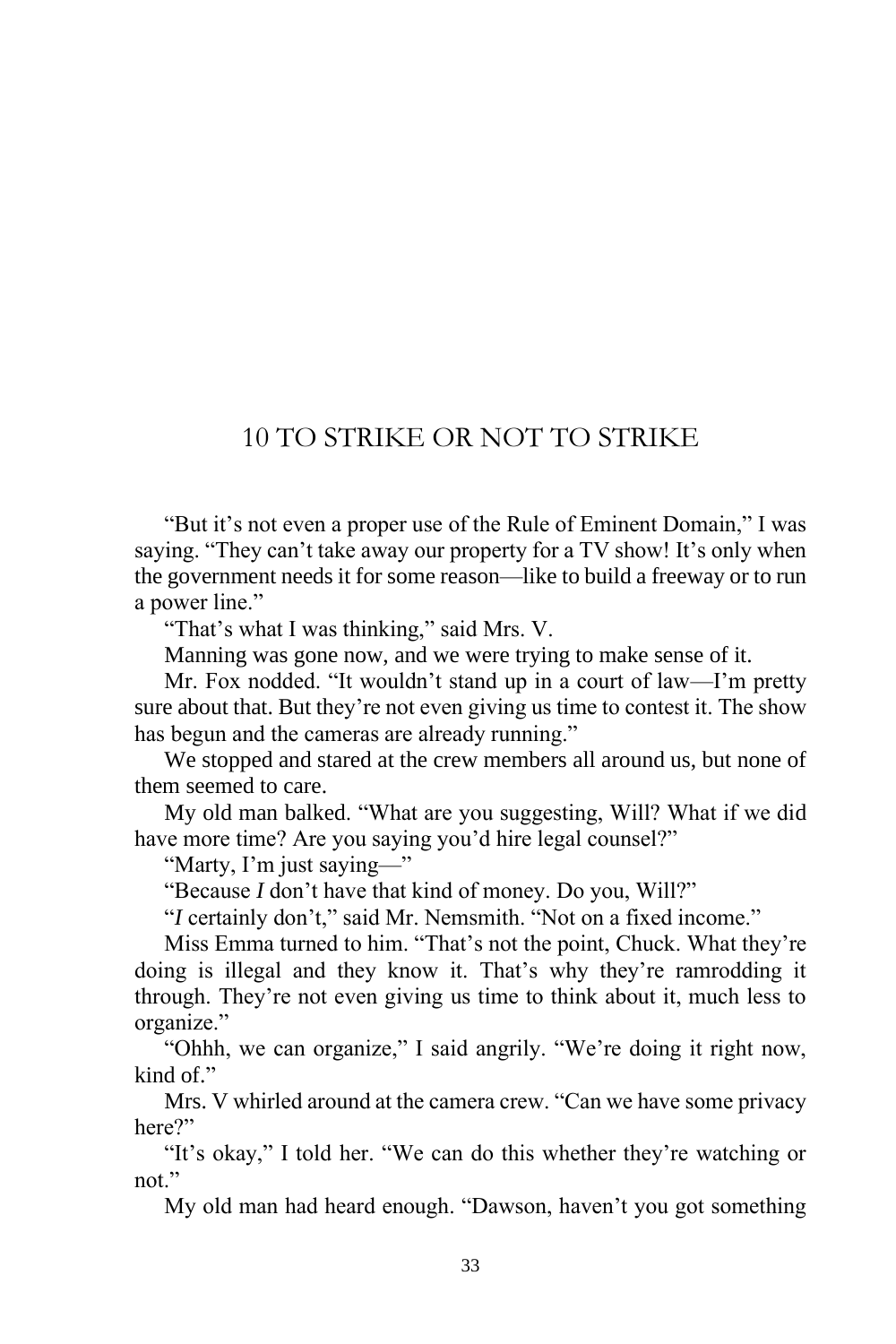better to do? Why don't you and your friends go on and let us adults talk this over."

Mrs. Fox was furious. "Marty, will you let him finish for once?"

There was an uncomfortable silence for a moment, then she turned to me and spoke very deliberately. "Go ahead, Dawson. We're listening."

"Um… right," I said, painfully aware of my old man's irritation.

All around me, heads were nodding in encouragement. Jake grinned at me and even had a look of expectation. My back stiffened. Taking a deep breath, I tried again.

"I know this might sound stupid," I told them, "but I think we should go on strike."

Nobody said anything. My old man shook his head and took a few steps away from us.

"We didn't ask for this," I continued. "None of us signed a contract. So… we should just refuse to cooperate. Whatever they want us to do, don't do it."

Walking over to the nearest camera, I looked straight at it with defiance. "Let 'em tape us! Let 'em broadcast every word! I want the whole world to know that the families on Carson Street are not about to be bullied. This is *our* street. These are *our* homes. These network people have no right to come in here and tell us what to do."

Mrs. V whispered to Mr. and Mrs. Fox, "Do you think it'll work?"

"Of course it won't work," said my old man. "These people know exactly what they're doing. They've planned this thing out thoroughly. If we bring a civil suit against them, they'll win it. If we go on strike, they'll break it."

"How?" asked Miss Emma.

My old man looked at her impatiently. "I don't know *how*. I just know they will. They're calling the shots here, not us."

She sighed. "Marty, I'm sad for you."

Moth intervened. "Look, everybody, there's no reason to be mad at each other. It's just a TV game show. They're going to pay us fair value for our homes, so we really aren't going to lose anything. We may even come out ahead. It's a million-dollar jackpot! And if they demolish our homes... well... I could use a change of scenery, couldn't you?"

I cringed as Landon and Walter stifled a laugh.

Mrs. V was still thinking about my idea. "Molly," she said, "you've probably seen every reality show there's ever been. Have the contestants ever gone on strike?"

Moth laughed. "Of course not! Why would they?"

"I wonder what they'd do to us?" asked Landon. "How would they react if we refused to follow their orders?"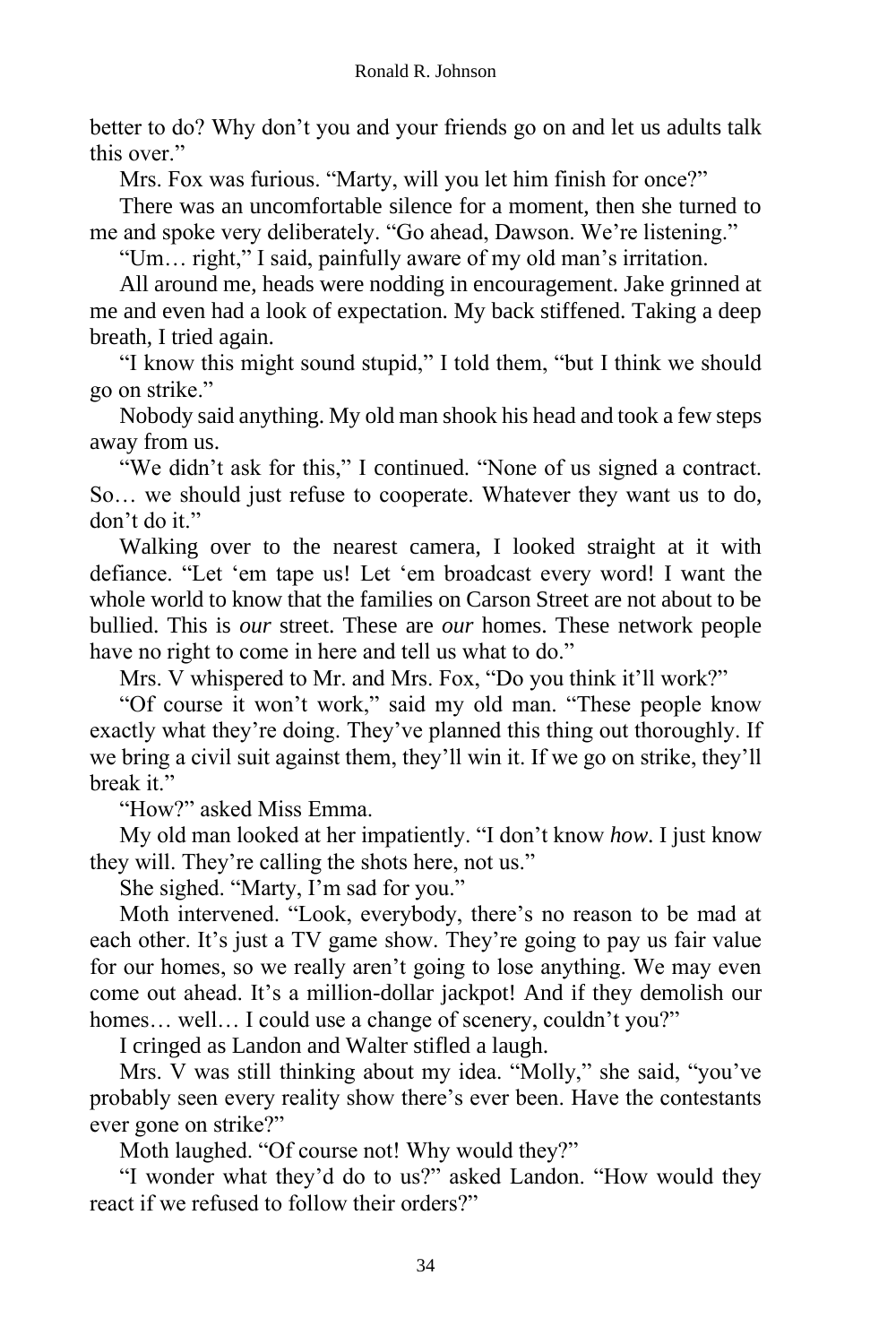"Probably retaliate in some way," said Walter.

"But how?" asked Kendra. "They couldn't very well destroy all our homes just to be spiteful."

"Worst-case scenario," I said, "what if they did? What if they gutted Carson Street? Do you really think the audience would go along with that?"

Miss Emma growled, "It would show them as the aggressors that they really are."

"Exactly!" I said. "And they aren't likely to fall into that trap. But bestcase scenario… they might go away and find a more compliant neighborhood to terrorize."

There was silence as the adults all looked at each other, raising their eyebrows. My old man turned away in disgust and Moth stood nervously, rocking from one foot to the other and wringing her hands. The cameras moved from person to person, trying to capture every nuance.

Finally Mr. Fox spoke up. "Dawson, I love your idea."

"So do I," said Mrs. Fox, then others around the group agreed.

"But it won't work," he said.

"Why not?" asked his wife.

"Because a strike is only effective if everyone agrees to do it."

He didn't need to elaborate. We all turned towards my parents.

Moth held up both hands in protest. "Don't look at me. I'm not joining you."

My old man still had his back to us, but now he turned around to face us. "Not on your life," he said.

Mr. Fox turned back to me. "So therefore…"

"Will," said Miss Emma.

He turned to her and she looked back with pleading eyes.

"It won't work without them," he told her.

"It won't work *at all*," said my old man. "Don't blame it on us."

"Will," Miss Emma said again, "I'm going to make a prediction."

"What's that, Miss Emma?"

Her eyes were like steel. "Prepare for the worst-case scenario. Prepare to see Carson Street in ruins. Because that's what's going to happen if we don't do what Dawson says."

"That's probably true," he told her. "But we don't have any choice."

As the families scattered towards their homes, Miss Emma remained standing where she was and said, to no one in particular, "We always have a choice."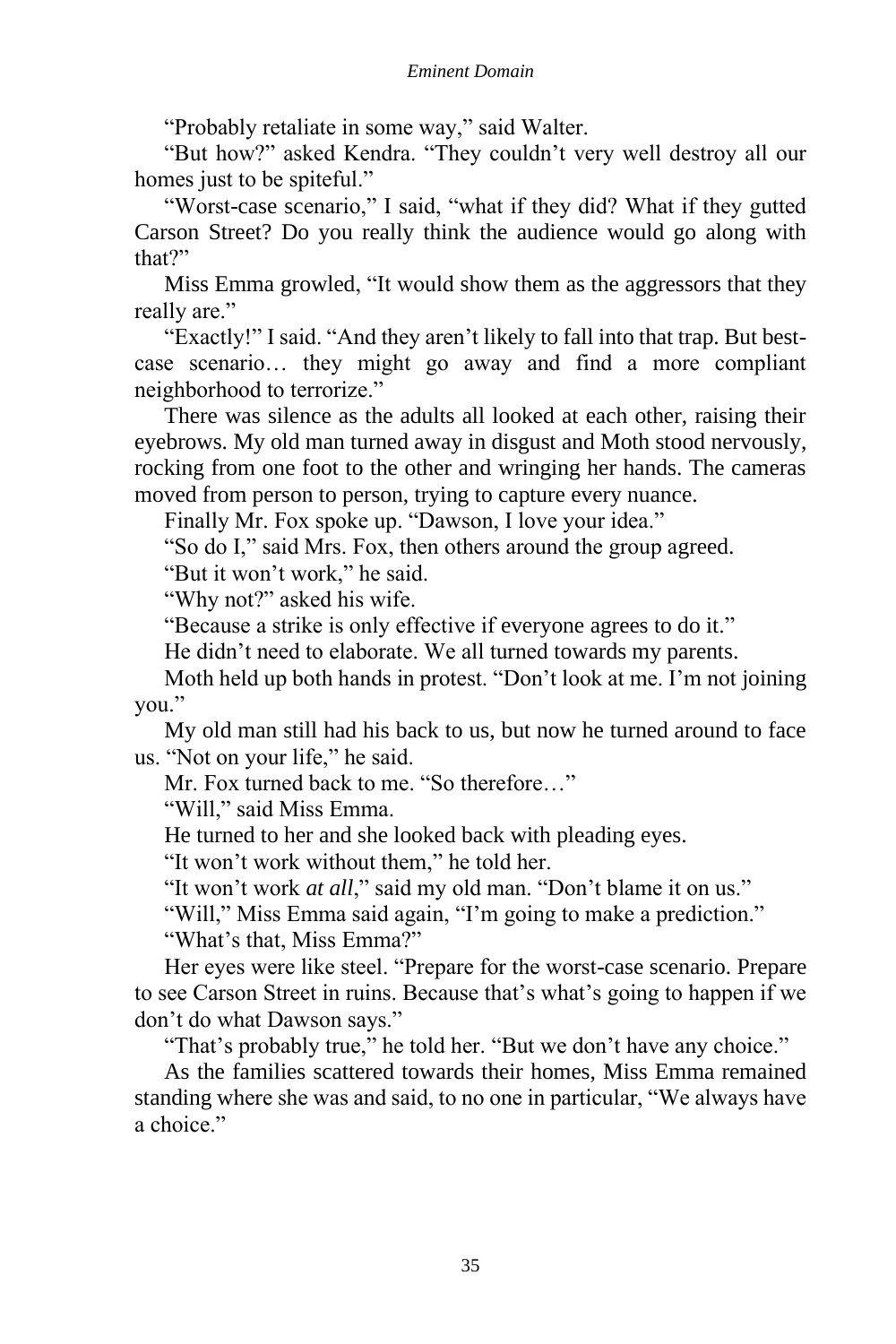#### Ronald R. Johnson

Now that you've read the first ten chapters, would you like to keep reading? Click on one of these links to buy *Eminent Domain*:

[Amazon](https://www.amazon.com/dp/B08YS5Z34H)

[Barnes and Noble](https://www.barnesandnoble.com/w/eminent-domain-ronald-r-johnson/1139013124;jsessionid=CB417D554C043A932FD772E489C8DBD6.prodny_store02-atgap03?ean=2940164844448)

[Apple Books](https://books.apple.com/us/book/eminent-domain/id1558473938)

[Rakuten Kobo](https://www.kobo.com/us/en/ebook/eminent-domain-11)

**[Scribd](https://www.scribd.com/book/498846535/Eminent-Domain)** 

**[Smashwords](https://www.smashwords.com/books/view/1053148)**